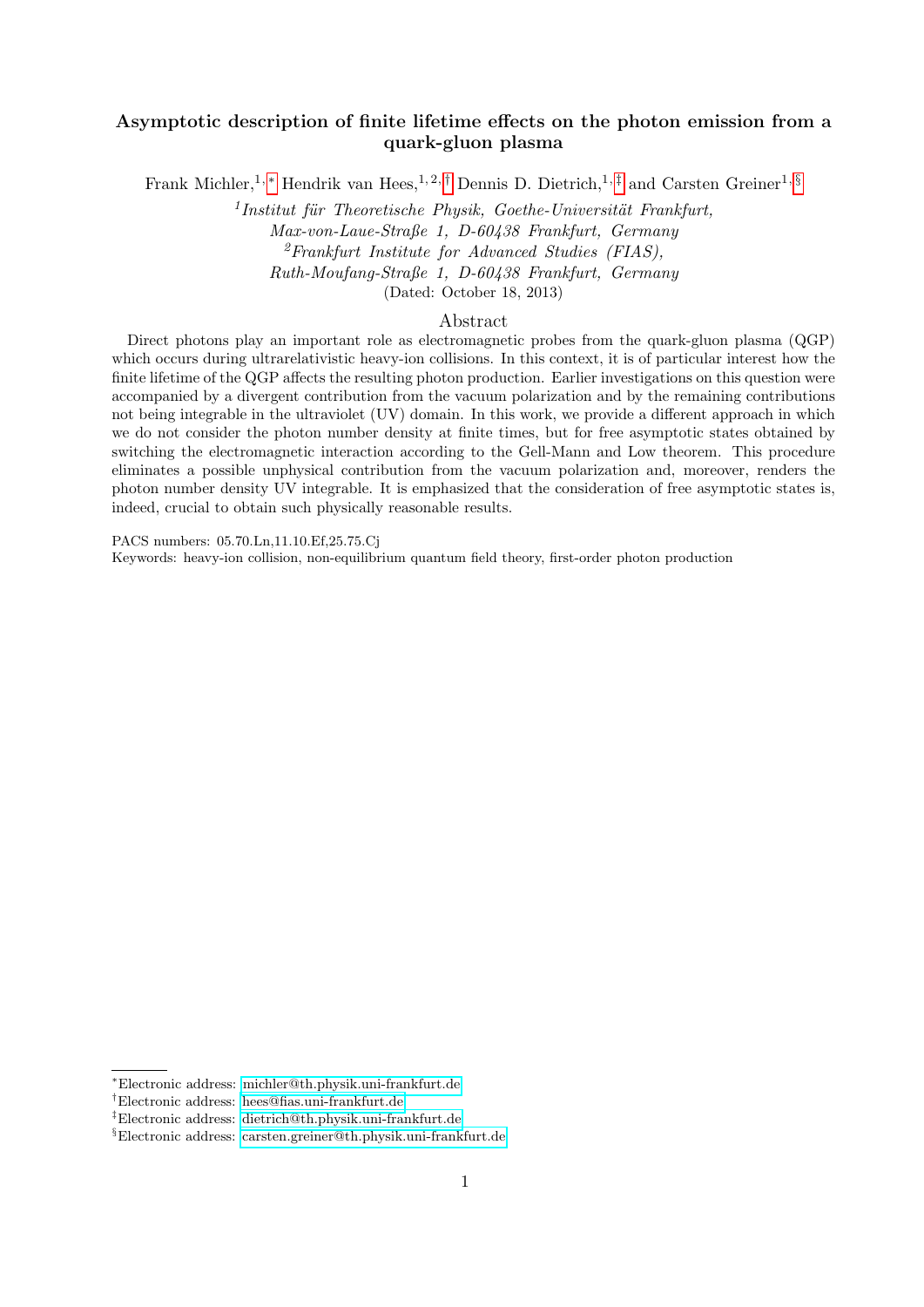#### I. INTRODUCTION

Direct photons play an important role as electromagnetic probes for the quark-gluon plasma (QGP) which occurs during ultrarelativistic heavy-ion collisions [\[1–](#page-22-0)[5\]](#page-22-1). Since photons interact only electromagnetically with the surrounding hadronic medium their mean free path is much larger than the spatial extension of the QGP. For that reason, they leave it almost undisturbed once they have been produced and therefore provide a direct insight into all stages of the collision. In this context, it is of particular interest how non-equilibrium effects such as the finite lifetime of the QGP affect the resulting photon emission.

Earlier investigations on this question  $[6-8]$  $[6-8]$  found that this finite lifetime gives rise to contributions from first-order QED processes, i.e., processes linear in the electromagnetic coupling constant,  $\alpha_e$ , which are kinematically forbidden in thermal equilibrium. Moreover, the photon spectrum resulting from these processes flattened into a power-law decay for photon energies  $\omega_{\vec{k}} > 1.5 \text{ GeV}$  $(\omega_{\vec{k}} = |\vec{k}|)$  with  $\vec{k}$  denoting the three-momentum of the emitted photon), which would imply that in this domain the first-order contributions dominate over leading-order thermal contributions. The latter are linear in the electromagnetic coupling constant,  $\alpha_e$ , and the strong coupling constant,  $\alpha_s$ , in each case and thus of overall second order.

On the other hand, the investigations in [\[6–](#page-22-2)[8\]](#page-22-3) were accompanied by two serious artifacts. First, the photon number density contained a divergent contribution from the vacuum polarization for a given photon energy,  $\omega_{\vec{k}}$ . Moreover, the photon number density arising from the remaining contributions scaled as  $1/\omega_k^3$  in the ultraviolet (UV) domain. This implies that the total number density and the total energy density of the emitted photons are logarithmically and linearly divergent, respectively.

Recently, we have followed two other approaches in order to handle these problems in a consistent manner. In the first approach [\[9\]](#page-22-4), we have pursued a model description in which we have simulated the finite lifetime of the QGP by introducing time dependent quark/antiquark occupation numbers in the photon self-energy. This procedure allows for a consistent renormalization of the divergent contribution from the vacuum polarization. It does, however, not lead to a UV integrable photon number density for the general case.

At first we had suspected that this shortcoming results from a violation of the Ward-Takahashi identities within the model description [\[9\]](#page-22-4). For that reason, we have also pursued a second approach [\[10\]](#page-22-5), where we have modeled the creation of the QGP by a Yukawa-like source term in the QED-Lagrangian coupling the quarks and antiquarks to a purely time dependent, scalar background field. This effectively assigns the quarks and antiquarks a time dependent mass, which is consistent with the Ward-Takahashi identities. We have again restricted ourselves to first-order and thus purely non-equilibrium QED processes. These are kinematically possible in this case since the quarks and antiquarks obtain additional energy by the coupling to the time dependent background field. Similar investigations have been performed in [\[11–](#page-23-0)[15\]](#page-23-1) on electron-positron pair annihilation into a single photon in the presence of a strong laser field. There the preceding pair creation (and the subsequent annihilation) has been induced by a time dependent electromagnetic background field (see also [\[16–](#page-23-2)[20\]](#page-23-3)).

Another crucial difference to the approaches in [\[6–](#page-22-2)[9\]](#page-22-4) has been the consideration of the photon number density not at finite times, but for free asymptotic states employing the standard Gell-Man and Low switching of the interaction Hamiltonian. Through this procedure, the photon number density is not plagued by the aforementioned unphysical contribution from the vacuum polarization anymore and, furthermore, has been rendered UV integrable for suitable mass parameterizations,  $m(t)$ . In particular, our investigations have shown that the photon number density indeed has to be considered for free asymptotic states in order to obtain such physically reasonable results. In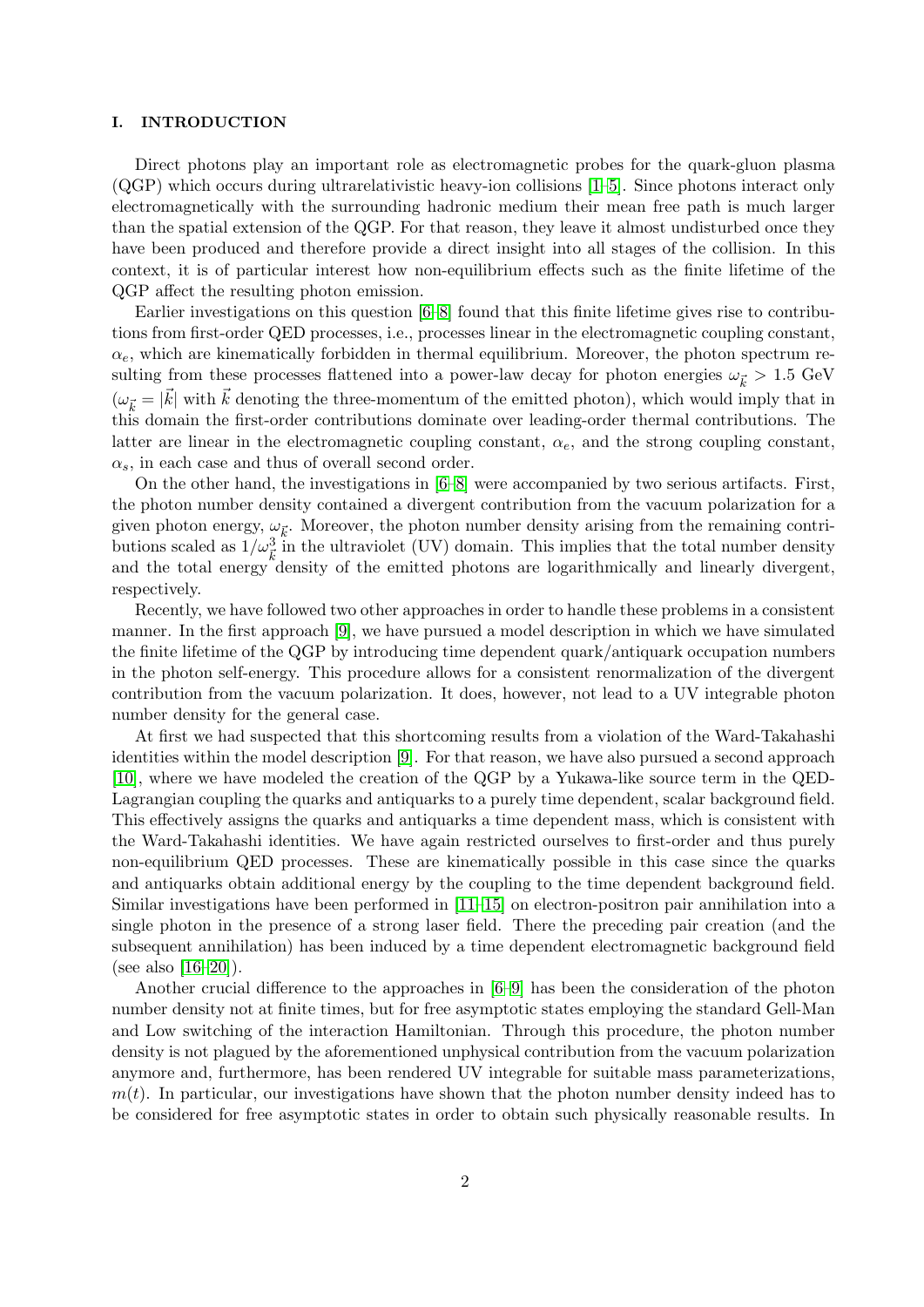this context, we have seen that a consistent definition of the photon number density is actually only possible for such free asymptotic states, whereas a similar interpretation of the respective expression is usually not justified at finite times, t. Such a conceptual problem also occurs if the electromagnetic interaction is only switched on from  $t \to -\infty$  but not off again for  $t \to \infty$ , which has been suggested in [\[21\]](#page-23-4) in order to implement initial correlations at some  $t = t_0$  developing from an uncorrelated initial state at  $t \to -\infty$ . Hence, the results from [\[10\]](#page-22-5) raise the question whether the artifacts encountered in [\[6–](#page-22-2)[9\]](#page-22-4) result from an inconsistent definition of the 'photon number density' at finite times and whether they are removed if this quantity is considered for free asymptotic states instead.

Accordingly, in this work we revisit the previous approach [\[9\]](#page-22-4). This means that we again simulate the time-evolution of the QGP during a heavy-ion collision by introducing strongly time dependent quark/antiquark occupation numbers in the photon self-energy, but we consider photon number density not at finite times, but for free asymptotic states. Hence, we adhere to our principle approach from [\[10\]](#page-22-5) but consider an alternative description for our time dependent emitting system. We shall demonstrate that in direct analogy to [\[10\]](#page-22-5), this procedure again eliminates a potential unphysical contribution from the vacuum polarization. Moreover, it leads to a UV integrable photon number density if the time evolution of the quark/antiquark occupation numbers in the photon self-energy is described in a physically reasonable manner, i.e., if it is taken into account that these occupation numbers are populated over a finite interval of time. In this context, we emphasize again that considering the photon number density for free asymptotic states is, indeed, crucial to obtain such physically reasonable results and that the artifacts encountered in [\[6–](#page-22-2)[8\]](#page-22-3) and still partly in [\[9\]](#page-22-4) would reappear if this quantity were considered at finite times.

This paper is organized as follows: In section [II,](#page-2-0) we provide a detailed description of our (revised) model approach on first-order photon production from a QGP. In particular, we demonstrate how we simulate the time evolution of the QGP by introducing fastly populating, time dependent quark/antiquark occupation numbers in the photon self-energy and how our asymptotic description eliminates a possible unphysical contribution from the vacuum polarization. After that, we present our numerical investigations in section [III.](#page-6-0) We show that in this present setting, our description also leads to a UV integrable photon number density. There we also provide detailed considerations on the dependence of the photon number density on the time scale,  $\tau$ , over which the quark/antiquark occupation numbers are assumed to build up. Then we compare our results to leading-order thermal photon emission in section [IV.](#page-14-0) In section [V,](#page-17-0) we again highlight the necessity to consider the photon number density for free asymptotic states before we finish with a summary and an outlook to future investigations in section [VI.](#page-18-0) Technical details are given in appendix [A.](#page-20-0)

#### <span id="page-2-0"></span>II. ASYMPTOTIC PHOTON NUMBER DENSITY

Before we start with our numerical investigations, we provide a more extensive description of our model approach than given in [\[9\]](#page-22-4). The starting point is the photon number density for a homogeneous, but non-stationary emitting system of deconfined quarks and antiquarks. At first order in  $\alpha_e$ , this quantity is given by

<span id="page-2-1"></span>
$$
2\omega_{\vec{k}} \frac{\mathrm{d}^6 n_{\gamma}(t)}{\mathrm{d}^3 x \mathrm{d}^3 k} = \frac{1}{(2\pi)^3} \int_{-\infty}^t \mathrm{d}t_1 \int_{-\infty}^t \mathrm{d}t_2 \mathrm{i} \Pi_{\mathrm{T}}^{\leq}(\vec{k}, t_1, t_2) e^{\mathrm{i}\omega_{\vec{k}}(t_1 - t_2)} . \tag{1}
$$

Here  $\mathrm{i}\Pi_{\mathrm{T}}^{\leq}(\vec{k},t_1,t_2)$  denotes the transverse part of the photon self-energy, i.e.,

$$
i\Pi_{\rm T}^{\leq}(\vec{k},t_1,t_2) = \gamma^{\mu\nu}(\vec{k})i\Pi_{\nu\mu}^{\leq}(\vec{k},t_1,t_2) \ . \tag{2}
$$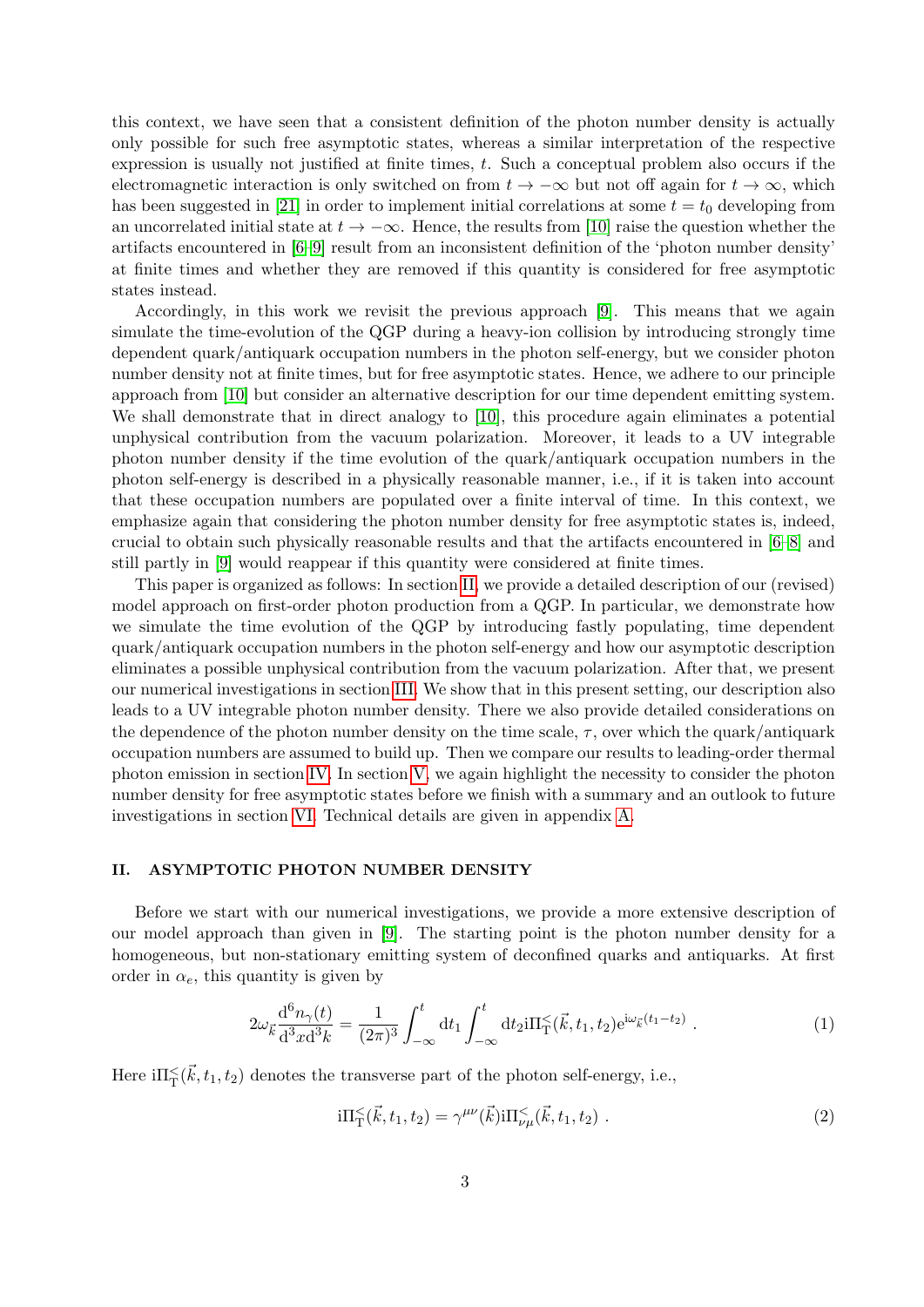$\gamma^{\mu\nu}(\vec{k})$  is the photon tensor reading

<span id="page-3-5"></span>
$$
\gamma^{\mu\nu}(\vec{k}) = \sum_{\lambda=\perp} \epsilon^{\mu,*}(\vec{k}, \lambda) \epsilon^{\nu}(\vec{k}, \lambda) = \begin{cases}\n-g^{\mu\nu} - \frac{k^{\mu}k^{\nu}}{\omega_{\vec{k}}^2} & , \text{ for } \mu, \nu \in \{1, 2, 3\} \\
0 & , \text{ otherwise}\n\end{cases}
$$
\n(3)

where the sum runs over all physical (transverse) polarizations. Moreover, we have introduced the four vector  $k^{\mu} = (\omega_{\vec{k}}, \vec{k})$ . The photon self-energy,  $i\Pi_{\mu\nu}^{\leq}(\vec{k}, t_1, t_2)$ , in turn is given by the thermal one-loop approximation

<span id="page-3-0"></span>
$$
i\Pi_{\mu\nu}^{<}(\vec{k},t_1,t_2) = e^2 \int \frac{d^3p}{(2\pi)^3} \text{Tr} \left\{ \gamma_{\mu} S_{\text{F}}^{<}(\vec{q},t_1,t_2) \gamma_{\nu} S_{\text{F}}^{>}(\vec{p},t_2,t_1) \right\} , \qquad (4)
$$

where e denotes the electromagnetic coupling and  $\vec{q} = \vec{p} + \vec{k}$ . In thermal equilibrium, the fermion propagators entering [\(4\)](#page-3-0) read

<span id="page-3-3"></span>
$$
S_{\rm F}^{<}(\vec{q}, t_1, t_2) = S_{\rm Q}^{<}(\vec{q}, t_1, t_2) + S_{\rm AQ}^{<}(\vec{q}, t_1, t_2) , \qquad (5a)
$$

<span id="page-3-1"></span>
$$
S_{\rm F}^>(\vec{p}, t_1, t_2) = S_{\rm Q}^>(\vec{p}, t_1, t_2) + S_{\rm AQ}^>(\vec{p}, t_1, t_2) , \qquad (5b)
$$

with the quark  $(Q)$  and antiquark  $(AQ)$  components

<span id="page-3-2"></span>
$$
S_{\mathbf{Q}}^{\langle}(\vec{q},t_1,t_2) = \mathrm{i}n_{\mathbf{F}}(q_0)\frac{\rlap{\hspace{0.02cm}/}{q} + m}{2q_0} \cdot e^{-\mathrm{i}q_0(t_1-t_2)},\tag{6a}
$$

$$
S_{\text{AQ}}^{<}(\vec{q}, t_1, t_2) = i \left[ 1 - n_{\text{F}}(q_0) \right] \frac{\vec{q} - m}{2q_0} \cdot e^{iq_0(t_1 - t_2)}, \qquad (6b)
$$

$$
S_{\mathcal{Q}}^>(\vec{p}, t_1, t_2) = -i\left[1 - n_{\mathcal{F}}(p_0)\right] \frac{\rlap{\,/}{p} + m}{2p_0} \cdot e^{-ip_0(t_1 - t_2)}, \tag{6c}
$$

$$
S_{\text{AQ}}^>(\vec{p}, t_1, t_2) = -i n_{\text{F}}(p_0) \frac{\vec{p} - m}{2p_0} \cdot e^{ip_0(t_1 - t_2)} \,. \tag{6d}
$$

Here  $n_F(E)$  is the Fermi-Dirac distribution function

<span id="page-3-4"></span>
$$
n_{\mathcal{F}}(E) = \frac{1}{1 + e^{\beta E}} \,, \tag{7}
$$

with  $\beta = 1/T$  and T denoting the temperature of the system. Moreover, we have introduced the four-vector notations  $p^{\mu} = (E_{\vec{p}}, \vec{p})$  and  $\bar{p}^{\mu} = (E_{\vec{p}}, -\vec{p})$ . Here  $E_{\vec{p}} \equiv \sqrt{p^2 + m^2}$  is the free relativistic quark/antiquark energy with p and m describing the absolute value of the three-momentum,  $\vec{p}$ , and the quark/antiquark mass, respectively.

It follows from [\(6\)](#page-3-1) that expression [\(4\)](#page-3-0) contains the contributions from the four first-order QED processes. These processes are (one-body) quark Bremsstrahlung (QBS), (one-body) antiquark Bremsstrahlung (ABS), quark-antiquark pair annihilation into a single photon (ANH), and the spontaneous creation of a quark-antiquark pair together with a photon out of the vacuum (PAC). Hence it is convenient to split up [\(4\)](#page-3-0) accordingly, i.e.,

$$
i\Pi_{\mu\nu}^{<}(\vec{k},t_1,t_2) = i\Pi_{\mu\nu}^{\text{QBS}}(\vec{k},t_1,t_2) + i\Pi_{\mu\nu}^{\text{ABS}}(\vec{k},t_1,t_2) + i\Pi_{\mu\nu}^{\text{ANH}}(\vec{k},t_1,t_2) + i\Pi_{\mu\nu}^{\text{PAC}}(\vec{k},t_1,t_2) ,\quad (8)
$$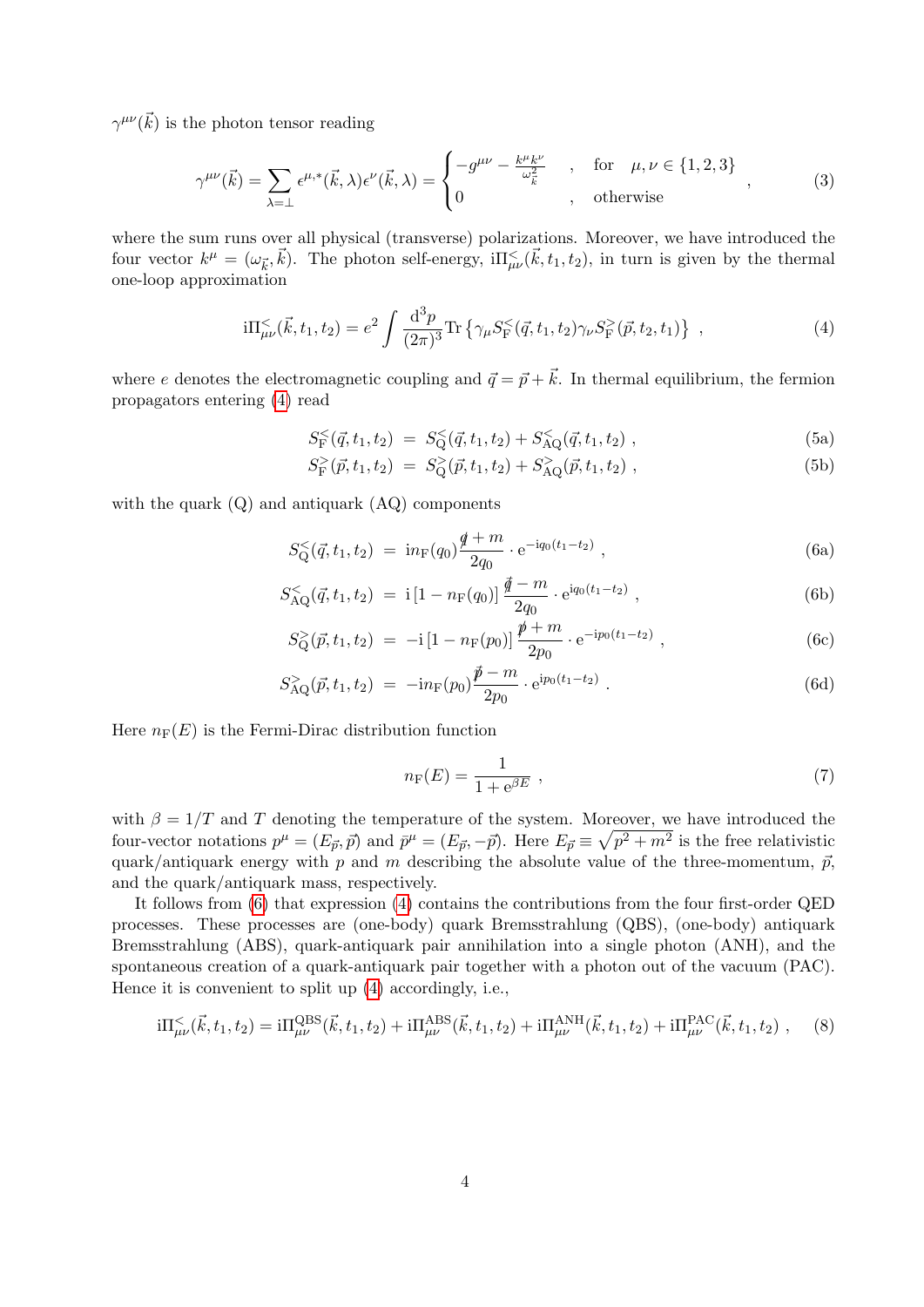with the particular contributions given by

$$
i\Pi_{\mu\nu}^{\text{QBS}}(\vec{k}, t_1, t_2) = e^2 \int \frac{\mathrm{d}^3 p}{(2\pi)^3} \text{Tr} \left\{ \gamma_\mu S^<_{\text{Q}}(\vec{q}, t_1, t_2) \gamma_\nu S^>_{\text{Q}}(\vec{p}, t_2, t_1) \right\} , \tag{9a}
$$

$$
i\Pi_{\mu\nu}^{ABS}(\vec{k},t_1,t_2) = e^2 \int \frac{d^3p}{(2\pi)^3} \text{Tr} \left\{ \gamma_{\mu} S_{\text{AQ}}^{<}(\vec{q},t_1,t_2) \gamma_{\nu} S_{\text{AQ}}^{>}(\vec{p},t_2,t_1) \right\} , \tag{9b}
$$

$$
i\Pi_{\mu\nu}^{\text{ANH}}(\vec{k}, t_1, t_2) = e^2 \int \frac{\mathrm{d}^3 p}{(2\pi)^3} \text{Tr} \left\{ \gamma_\mu S^<_{\text{Q}}(\vec{q}, t_1, t_2) \gamma_\nu S^>_{\text{AQ}}(\vec{p}, t_2, t_1) \right\} , \tag{9c}
$$

<span id="page-4-1"></span>
$$
i\Pi_{\mu\nu}^{\text{PAC}}(\vec{k}, t_1, t_2) = e^2 \int \frac{\mathrm{d}^3 p}{(2\pi)^3} \text{Tr} \left\{ \gamma_\mu S_{\text{AQ}}^<(\vec{q}, t_1, t_2) \gamma_\nu S_{\text{Q}}^>(\vec{p}, t_2, t_1) \right\} \ . \tag{9d}
$$

It follows from [\(6a\)](#page-3-2)-[\(6d\)](#page-3-2) that the contraction with  $\gamma^{\mu\nu}(\vec{k})$  yields

$$
i\Pi_{\rm T}^{\rm QBS}(\vec{k}, t_1, t_2) = 2e^2 \int \frac{\mathrm{d}^3 p}{(2\pi)^3} \left\{ 1 - \frac{px(px + \omega_{\vec{k}}) + m^2}{p_0 q_0} \right\} n_{\rm F}(q_0) \left[ 1 - n_{\rm F}(p_0) \right] \times e^{-i(q_0 - p_0)(t_1 - t_2)}, \tag{10a}
$$

<span id="page-4-0"></span>
$$
i\Pi_{\rm T}^{\rm ABS}(\vec{k},t_1,t_2) = 2e^2 \int \frac{\mathrm{d}^3 p}{(2\pi)^3} \left\{ 1 - \frac{px(px + \omega_{\vec{k}}) + m^2}{p_0 q_0} \right\} n_{\rm F}(p_0) \left[ 1 - n_{\rm F}(q_0) \right] \times e^{i(q_0 - p_0)(t_1 - t_2)}, \tag{10b}
$$

$$
i\Pi_{\rm T}^{\rm ANH}(\vec{k},t_1,t_2) = 2e^2 \int \frac{\mathrm{d}^3 p}{(2\pi)^3} \left\{ 1 + \frac{px(px + \omega_{\vec{k}}) + m^2}{p_0 q_0} \right\} n_{\rm F}(q_0) n_{\rm F}(p_0)
$$
  
 
$$
\times e^{-i(q_0 + p_0)(t_1 - t_2)}, \qquad (10c)
$$

<span id="page-4-5"></span><span id="page-4-4"></span>
$$
i\Pi_{\rm T}^{\rm PAC}(\vec{k}, t_1, t_2) = 2e^2 \int \frac{\mathrm{d}^3 p}{(2\pi)^3} \left\{ 1 + \frac{px(px + \omega_{\vec{k}}) + m^2}{p_0 q_0} \right\} [1 - n_{\rm F}(q_0)] [1 - n_{\rm F}(p_0)]
$$
  
 
$$
\times e^{i(q_0 + p_0)(t_1 - t_2)} . \tag{10d}
$$

Here p and x denote the absolute value of the loop momentum,  $\vec{p}$ , and the cosine of the angle between  $\vec{p}$  and  $\vec{k}$ , respectively, i.e.,  $\vec{p} \cdot \vec{k} = p \omega_{\vec{k}} x$ . By making the substitutions  $\vec{p} \to \vec{p} - \vec{k}$  and  $x \to -x$  in [\(10b\)](#page-4-0), it follows that this expression agrees with [\(10a\)](#page-4-1) for all values of  $t_1$  and  $t_2$ . It is hence convenient to take these two contributions together as one single contribution describing (one-body) quark/antiquark Bremsstrahlung (BST), i.e.,

$$
i\Pi_{\rm T}^{\rm BST}(\vec{k}, t_1, t_2) = 4e^2 \int \frac{\mathrm{d}^3 p}{(2\pi)^3} \left\{ 1 - \frac{px(px + \omega_{\vec{k}}) + m^2}{p_0 q_0} \right\} n_{\rm F}(q_0) \left[ 1 - n_{\rm F}(p_0) \right] \times e^{-i(q_0 - p_0)(t_1 - t_2)}.
$$
\n(11)

Accordingly, the photon number density [\(1\)](#page-2-1) can be decomposed as

<span id="page-4-3"></span><span id="page-4-2"></span>
$$
2\omega_{\vec{k}}\frac{\mathrm{d}^6 n_{\gamma}(t)}{\mathrm{d}^3 x \mathrm{d}^3 k}\bigg|_{\text{BST}} = \frac{1}{(2\pi)^3} \int_{-\infty}^t \mathrm{d}t_1 \int_{-\infty}^t \mathrm{d}t_2 \mathrm{i} \Pi_{\text{T}}^{\text{BST}}(\vec{k}, t_1, t_2) \mathrm{e}^{\mathrm{i}\omega_{\vec{k}}(t_1 - t_2)}, \qquad (12\mathrm{a})
$$

$$
2\omega_{\vec{k}} \frac{d^6 n_{\gamma}(t)}{d^3 x d^3 k} \bigg|_{\text{ANH}} = \frac{1}{(2\pi)^3} \int_{-\infty}^t dt_1 \int_{-\infty}^t dt_2 i \Pi_{\text{T}}^{\text{ANH}}(\vec{k}, t_1, t_2) e^{i\omega_{\vec{k}}(t_1 - t_2)}, \tag{12b}
$$

$$
2\omega_{\vec{k}} \frac{d^6 n_{\gamma}(t)}{d^3 x d^3 k} \bigg|_{\text{PAC}} = \frac{1}{(2\pi)^3} \int_{-\infty}^t dt_1 \int_{-\infty}^t dt_2 i \Pi_{\text{T}}^{\text{PAC}}(\vec{k}, t_1, t_2) e^{i\omega_{\vec{k}}(t_1 - t_2)} \,. \tag{12c}
$$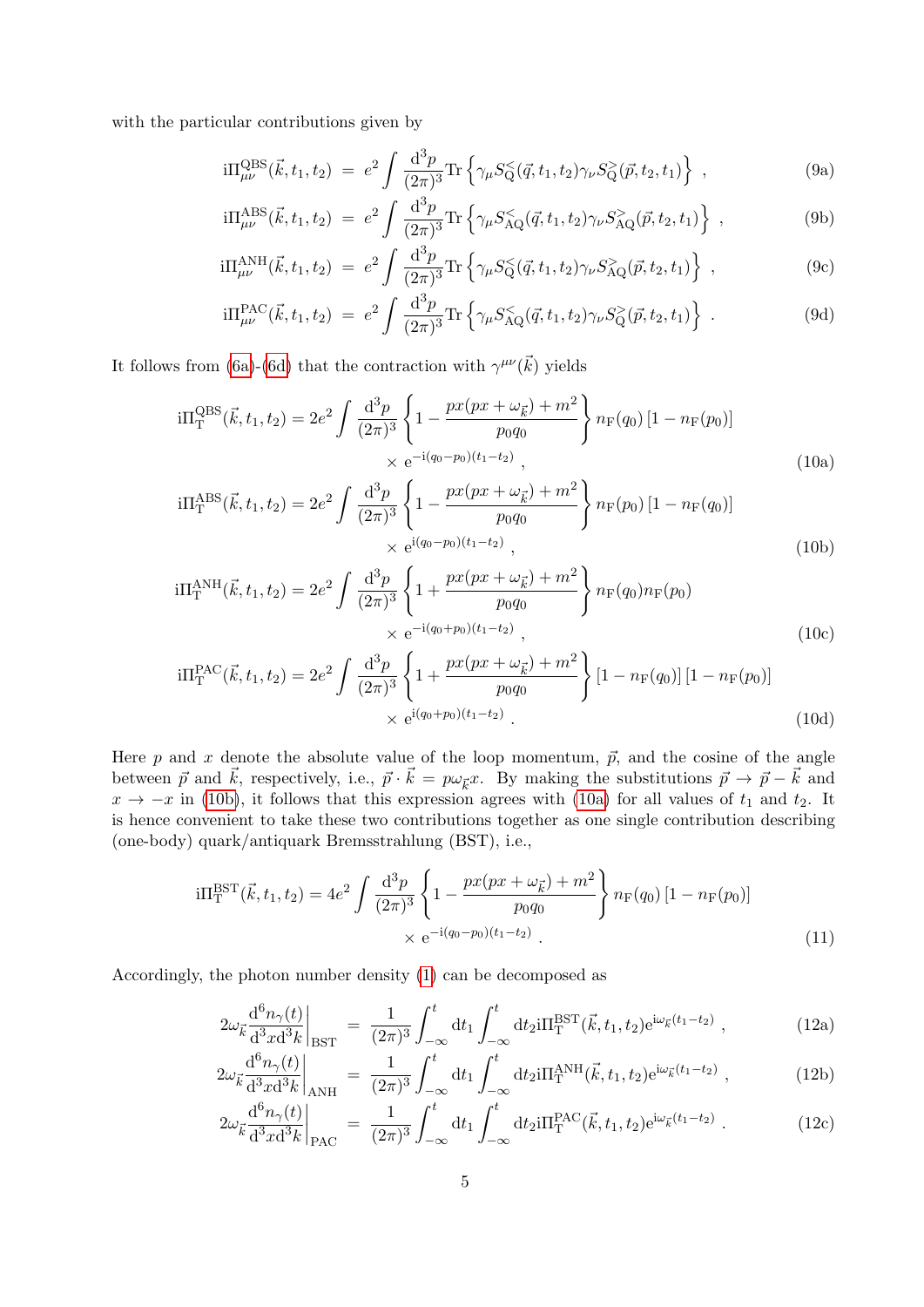That [\(12a\)](#page-4-2)-[\(12c\)](#page-4-2) correspond to the contribution from the indicated processes can be seen by carrying out the multiplication of the respective expression for the photon self-energy with the factor  $e^{i\omega_{\vec{k}}(t_1-t_2)}$ . It follows from [\(11\)](#page-4-3) and [\(10a\)](#page-4-1)-[\(10d\)](#page-4-4) that this procedure gives rise to an oscillating behavior in  $t_1 - t_2$ . The corresponding process can then be deduced from the specific oscillation frequency. Furthermore, when we show in appendix [A](#page-20-0) that each of the contributions  $(12a)-(12c)$  $(12a)-(12c)$  $(12a)-(12c)$ can be written as the absolute square of a first-order QED transition amplitude, this interpretation also becomes evident from the underlying spinor structure.

In order to remove the artifacts encountered in [\[6–](#page-22-2)[8\]](#page-22-3), we have to find an adequate ansatz for the fermion propagators [\(5\)](#page-3-3). For this purpose, we take into account that the vacuum contribution to [\(4\)](#page-3-0) occurs for all times, whereas the medium contributions only occur as long as the QGP is actually present. The former aspect is the reason why we have taken the initial time, i.e., the lower bound of the time integrals entering [\(1\)](#page-2-1), to  $-\infty$ . The aforementioned time dependence is implemented into the fermion propagators [\(5\)](#page-3-3) by introducing time dependent occupation numbers

<span id="page-5-2"></span>
$$
n_{\mathcal{F}}(E) \to n_{\mathcal{F}}(E, t) = f(t)n_{\mathcal{F}}(E) , \qquad (13)
$$

and replacing the fermion occupation numbers and the number of holes entering the fermion prop-agators [\(5\)](#page-3-3) by their geometric mean from the different points of time,  $t_1$  and  $t_2$ , i.e.,

<span id="page-5-3"></span>
$$
n_{\mathcal{F}}(E) \rightarrow \sqrt{n_{\mathcal{F}}(E,t_1)n_{\mathcal{F}}(E,t_2)}\,,\tag{14a}
$$

$$
1 - n_{\rm F}(E) \rightarrow \sqrt{[1 - n_{\rm F}(E, t_1)][1 - n_{\rm F}(E, t_2)]} \ . \tag{14b}
$$

By means of this procedure, the coincidence between [\(10a\)](#page-4-1) and [\(10b\)](#page-4-0) is left unchanged. Moreover, the time evolution of the QGP is coupled to the interaction vertices. As we demonstrate in appendix [A,](#page-20-0) this ansatz ensures that  $(12a)-(12c)$  $(12a)-(12c)$  $(12a)-(12c)$  can be written as an absolute square and, as a consequence, are positive (semi-)definite. Therefore, each of these contributions and thus the overall photon number density [\(1\)](#page-2-1) cannot adopt unphysical negative values. Moreover, the absolute-square representation ensures that [\(12a\)](#page-4-2)-[\(12c\)](#page-4-2) can be identified with the first-order QED process indicated in each case.

The crucial difference to [\[9\]](#page-22-4) is that here we do not consider [\(1\)](#page-2-1) at finite times, but in the limit  $t \to \infty$  for free asymptotic states. In analogy to [\[10\]](#page-22-5), such states are obtained in this limit by introducing an adiabatic switching of the electromagnetic interaction according to the Gell-Mann and Low theorem, i.e.,

$$
\hat{H}_{\text{EM}} \to f_{\varepsilon}(t)\hat{H}_{\text{EM}} , \quad \text{with} \quad f_{\varepsilon}(t) = e^{-\varepsilon|t|} \quad \text{and} \quad \varepsilon > 0 . \tag{15}
$$

As a result, the time integrals entering [\(1\)](#page-2-1) are effectively regulated by a factor of  $e^{-\epsilon|t_i|}$  with  $i = 1, 2$ . At the very end of our calculation, i.e., after taking the limit  $t \to \infty$  in expression [\(1\)](#page-2-1), we take the limit  $\varepsilon \to 0$ . As in [\[10\]](#page-22-5), the physical photon number density is thus defined as

<span id="page-5-0"></span>
$$
2\omega_{\vec{k}}\frac{\mathrm{d}^6 n_\gamma}{\mathrm{d}^3 x \mathrm{d}^3 k} = \lim_{\varepsilon \to 0} \frac{1}{(2\pi)^3} \int_{-\infty}^{\infty} \mathrm{d}t_1 \int_{-\infty}^{\infty} \mathrm{d}t_2 f_{\varepsilon}(t_1) f_{\varepsilon}(t_2) \mathrm{i} \Pi_{\mathrm{T}}^{\leq}(\vec{k}, t_1, t_2) e^{\mathrm{i}\omega_{\vec{k}}(t_1 - t_2)} \,. \tag{16}
$$

We shall briefly demonstrate that  $(16)$  does not contain any unphysical contribution from the vacuum polarization. The latter is extracted from  $i\Pi_{\rm T}^{\leq}(\vec{k}, t_1, t_2)$  by taking the limit  $T \to 0$  (which corresponds to the absence of the medium) and reads

<span id="page-5-1"></span>
$$
i\Pi_{\mathrm{T},0}^{\leq}(\vec{k},t_1-t_2) = 2e^2 \int \frac{\mathrm{d}^3 p}{(2\pi)^3} \left\{ 1 + \frac{px(px + \omega_{\vec{k}}) + m^2}{p_0 q_0} \right\} e^{i(q_0 + p_0)(t_1 - t_2)} \,. \tag{17}
$$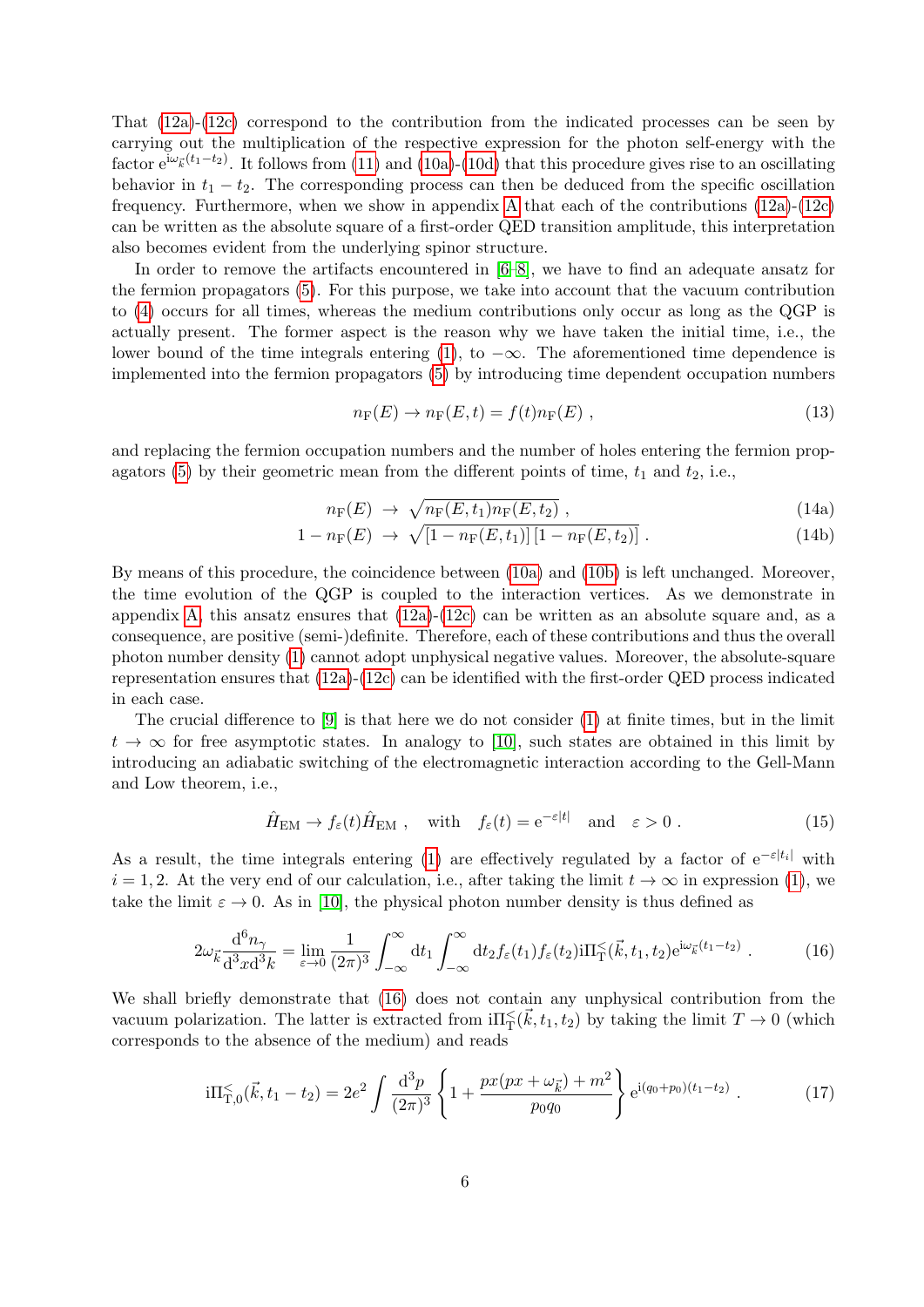Upon insertion of [\(17\)](#page-5-1) into [\(16\)](#page-5-0), we obtain

<span id="page-6-2"></span>
$$
\omega_{\vec{k}} \frac{d^6 n_\gamma}{d^3 x d^3 k} \Big|_{T \to 0} = \lim_{\varepsilon \to 0} \frac{\varepsilon^2}{(2\pi)^3} \int \frac{d^3 p}{(2\pi)^3} \left\{ 1 + \frac{px(px + \omega_{\vec{k}}) + m^2}{p_0 q_0} \right\} \cdot \left\{ \frac{2\varepsilon}{\varepsilon^2 + (q_0 + p_0 + \omega_{\vec{k}})^2} \right\}^2
$$
  
\n
$$
\leq \lim_{\varepsilon \to 0} \frac{4e^2}{(2\pi)^3} \int \frac{d^3 p}{(2\pi)^3} \left\{ 1 + \frac{px(px + \omega_{\vec{k}}) + m^2}{p_0 q_0} \right\} \cdot \frac{\varepsilon^2}{(q_0 + p_0 + \omega_{\vec{k}})^4}
$$
  
\n= 0 , (18)

where we have taken into account that  $q_0 + p_0 + \omega_{\vec{k}} > 0$  in the second step.

# <span id="page-6-0"></span>III. NUMERICAL INVESTIGATIONS AND RESULTS

In the previous section, we have presented the key features of our earlier model description on finite lifetime effects on the photon emission from a QGP. Now, we turn to our numerical investigations within this model approach. In this context we demonstrate that the consideration of the photon number density for free asymptotic states leads to UV integrable photon spectra if the time evolution of the quark/antiquark occupation numbers is modeled in a physically reasonable manner. For this purpose, we consider different switching functions,  $f_i(t)$ , for [\(13\)](#page-5-2). These switching functions are given by

$$
f_1(t) = \theta(t) \tag{19a}
$$

$$
f_2(t) = \theta(t) - \frac{\text{sign}(t)}{2} e^{-2|t|/\tau} , \qquad (19b)
$$

$$
f_3(t) = \frac{1}{2} \left[ 1 + \tanh\frac{2t}{\tau} \right] \,, \tag{19c}
$$

and are depicted in Fig. [1.](#page-6-1)



<span id="page-6-1"></span>FIG. 1: The time evolution of the QGP is modeled by different switching functions,  $f_i(t)$ .

 $f_1(t)$  describes an instantaneous formation at  $t = 0$ , whereas  $f_2(t)$  and  $f_3(t)$  describe a formation over a finite interval,  $\tau$ , in each case. Another difference between the latter two switching functions is that  $f_2(t)$  is continuously differentiable once, whereas  $f_3(t)$  is continuously differentiable infinitely many times. As in [\[9\]](#page-22-4), the photon self-energy,  $i\Pi_{\rm T}^{\leq}(\vec{k}, t_1, t_2)$ , is summed over the two light-quark flavors, up and down, such that  $\sum_{f} e_f^2/e^2 = 5/9$ , and the three colors. In order to avoid possible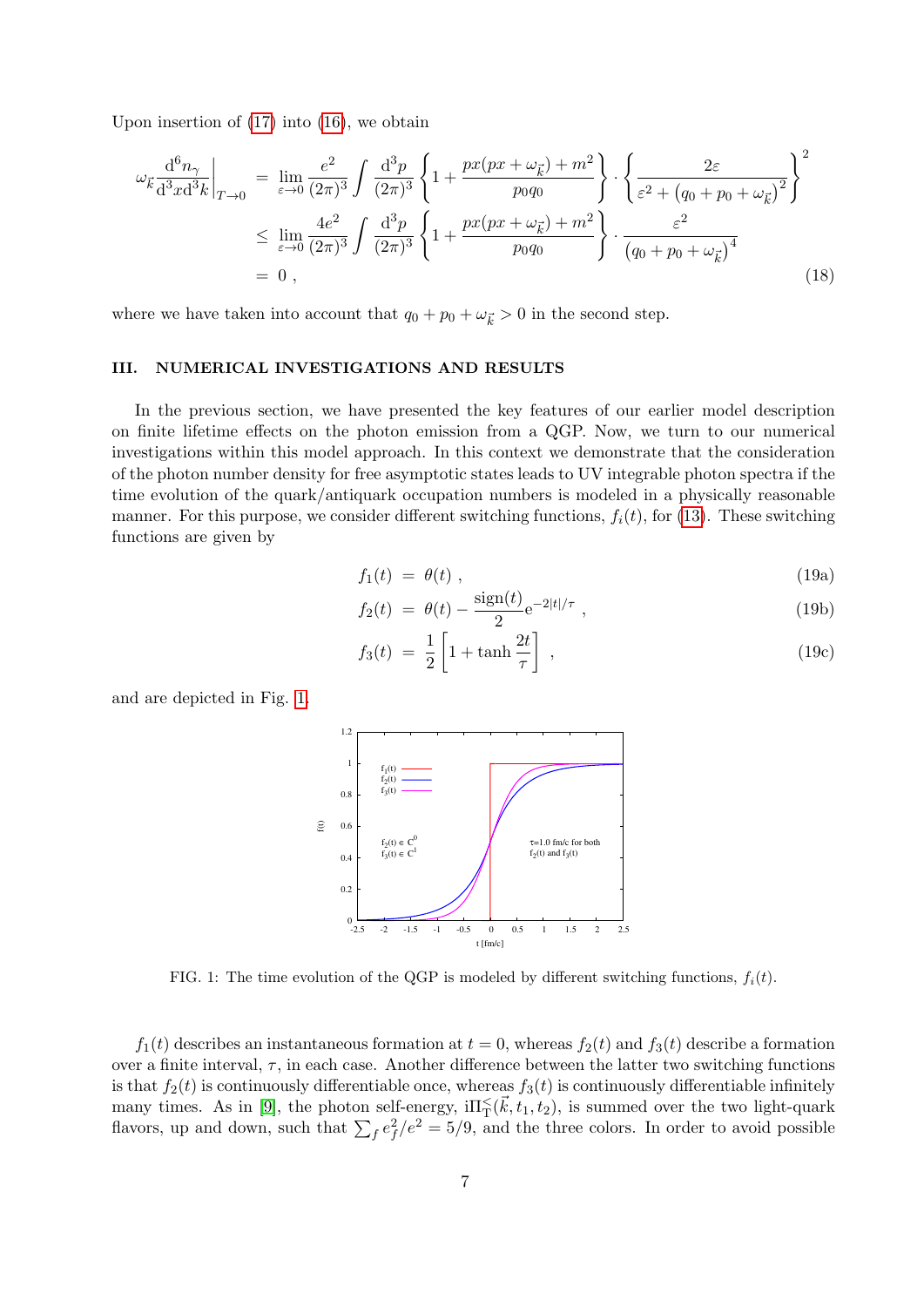infrared and/or anticollinear singularities the quark/antiquark masses have been left finite,  $m_u$  =  $m_{\rm d} = 0.01 \text{ GeV}.$ 

Fig. [2](#page-7-0) compares the asymptotic photon spectra for the different switching functions,  $f_i(t)$ . For  $f_2(t)$  and  $f_3(t)$  a switching time of  $\tau = 1.0$  fm/c has been chosen.



<span id="page-7-0"></span>FIG. 2: The scaling behavior of the photon number density in the UV domain is highly sensitive to the choice of  $f(t)$ . In particular, it is rendered UV integrable if the QGP is assumed to be created over a finite interval of time,  $\tau$ .

For all three parameterizations, the loop integrals entering  $(10c)-(10d)$  $(10c)-(10d)$  $(10c)-(10d)$  and  $(11)$  are rendered finite by the Fermi-Dirac distribution function [\(7\)](#page-3-4). In particular, this is also the case for [\(10d\)](#page-4-4) since the contribution from the vacuum polarization characterized by the term proportional to 1 is removed under the successive limits  $t \to \infty$  and  $\varepsilon \to 0$ , which also follows from Eqs. [\(16\)](#page-5-0)-[\(18\)](#page-6-2). For  $f(t) = f_1(t)$  representing an instantaneous formation at  $t = 0$ , the photon number density scales as  $1/\omega_{\vec{k}}^3$  for large photon momenta, which means that the total number density and the total energy density of the emitted photons are logarithmically and linearly divergent, respectively.

In contrast to [\[9\]](#page-22-4), however, this artifact is now fully removed if we turn form an instantaneous formation to a formation over a finite interval of time,  $\tau$ , representing a physically more reasonable scenario. For  $f_2(t)$ , which is continuously differentiable once, the photon number density is suppressed to  $\propto 1/\omega_{\vec{k}}^7$ , which means that the total photon number density and the total energy density are both UV finite. Moreover, if we turn from  $f_2(t)$  to  $f_3(t)$ , which is continuously differentiable infinitely many times and hence represents the most physical scenario, the photon number density is suppressed even further to an exponential decay in  $\omega_{\vec{k}}$ .

One remarkable feature in this context is that the slope of the photon spectrum, i.e., the energy scale over which the photon number density decreases by a factor of  $1/e$  for large  $\omega_{\vec{k}}$ , coincides with  $\beta = 1/T$  for  $\tau = 1.0$  fm/c. This suggests that the photon spectrum starts looking thermal with  $\tau$  increasing from 0 (where it coincides with the one for  $f_1(t)$ ) if the quark/antiquark occupation numbers are switched on according to  $f_3(t)$ . A comparison of the photon spectra for different switching times, which is provided in Fig. [3,](#page-8-0) supports this.

Nevertheless, in this context the exact dependence of the photon number density on the switching time,  $\tau$ , is counterintuitive for  $f_3(t)$ : If the quark/antiquark occupation numbers are switched on according to  $f_2(t)$ , the suppression of the photon number density in the UV domain with respect to the instantaneous case is the stronger the larger  $\tau$  is chosen, i.e., the more slowly the formation of the QGP is assumed to take place. Furthermore,  $f_2(t)$  reproduces the photon spectrum for the instantaneous case in the limit  $\tau \to 0$ , as it must be. The latter is also the case if the quark/antiquark occupation numbers are switched on by means of  $f_3(t)$ . In the limit  $\tau \to \infty$ , however, the photon number density seems to converge against some finite value and, as a conse-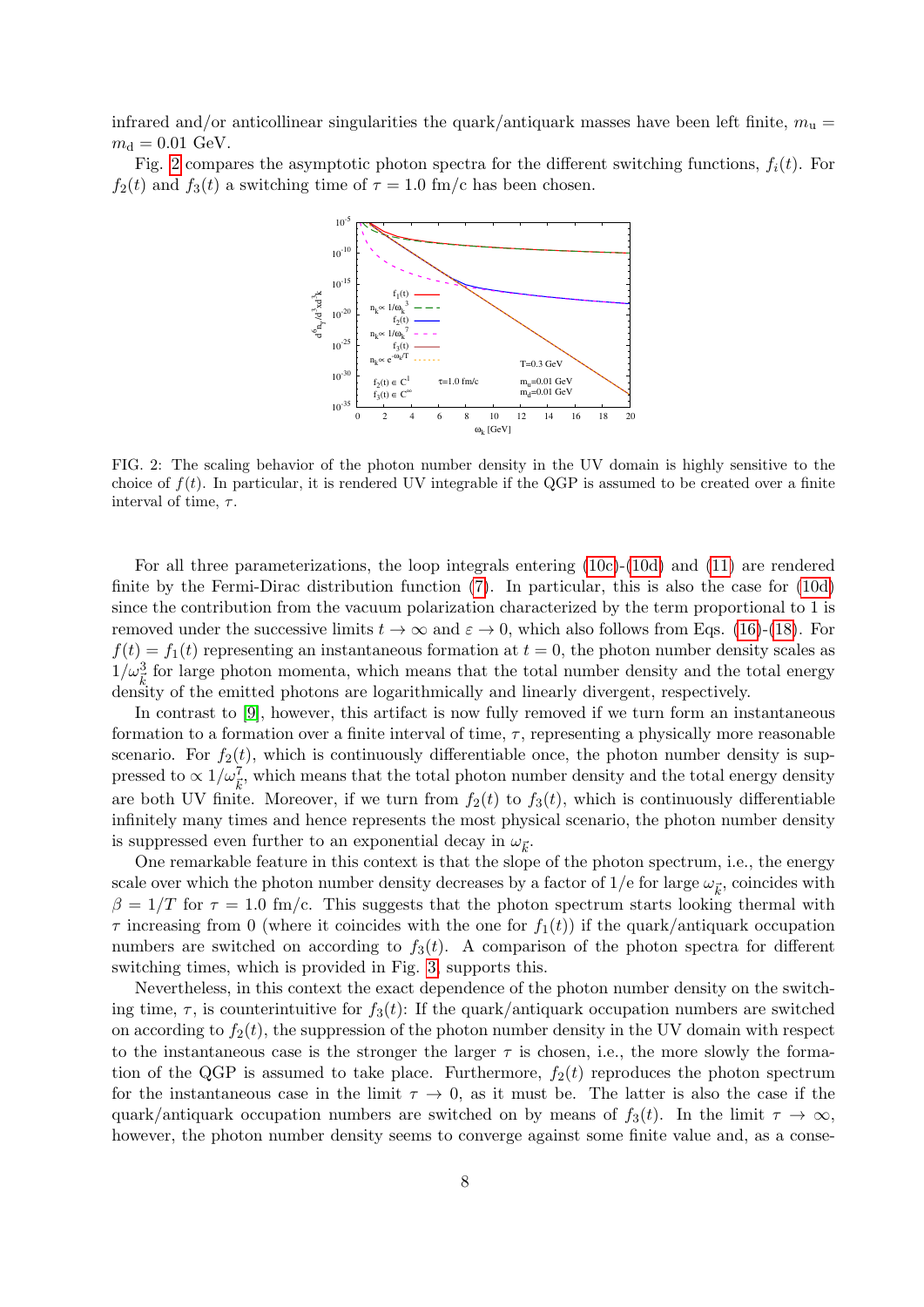

<span id="page-8-0"></span>FIG. 3: For both  $f_2(t)$  (left panel) and  $f_3(t)$  (right panel) the photon spectrum for  $f_1(t)$  is reproduced in the limit  $\tau \to 0$ . For  $f_2(t)$ , the suppression of the photon number density with respect to the instantaneous case is the stronger the larger  $\tau$  is chosen. To the contrary, this quantity seems to converge against some finite value with increasing  $\tau$  for  $f_3(t)$  with the slope of the photon spectrum then given by  $\beta$ .

quence, to become independent of  $\tau$ . To the contrary, one would expect intuitively that in this limit said quantity disappears. Then one effectively has a static plasma such that first-order QED processes become kinematically impossible.

In the following, we demonstrate that the latter is indeed the case. For this purpose, we first consider the photon spectra for each of the processes contributing to [\(16\)](#page-5-0) separately. Fig. [4](#page-8-1) shows the photon spectra arising from quark/antiquark Bremsstrahlung and quark-antiquark pair annihilation into a single photon.



<span id="page-8-1"></span>FIG. 4: Dependence of the contributions from quark/antiquark Bremsstrahlung (left panel) and from quarkantiquark pair annihilation into a single photon (right panel) on the switching time,  $\tau$ , for  $f_3(t)$ . The contribution from quark/antiquark Bremsstrahlung seems to saturate in the limit  $\tau \to \infty$  with the slope of the spectrum then given by  $\beta$ . Furthermore, the photon spectrum arising from quark-antiquark pair annihilation into a single photon seems to be entirely independent of  $\tau$  and exhibits the same slope.

We see that the inverse slope of the photon spectrum arising from quark/antiquark Bremsstrahlung seems to converge against  $\beta$  with increasing  $\tau$ , and that the photon number density appears to converge to a finite value in the limit  $\tau \to \infty$  for a given photon energy,  $\omega_{\vec{k}}$ . Furthermore, the photon spectrum arising from quark-antiquark pair annihilation into a single photon seems to be independent of  $\tau$  with its slope also given by  $\beta$ . To the contrary, for the contribution from the spontaneous creation of a quark-antiquark pair together with a photon out of the vacuum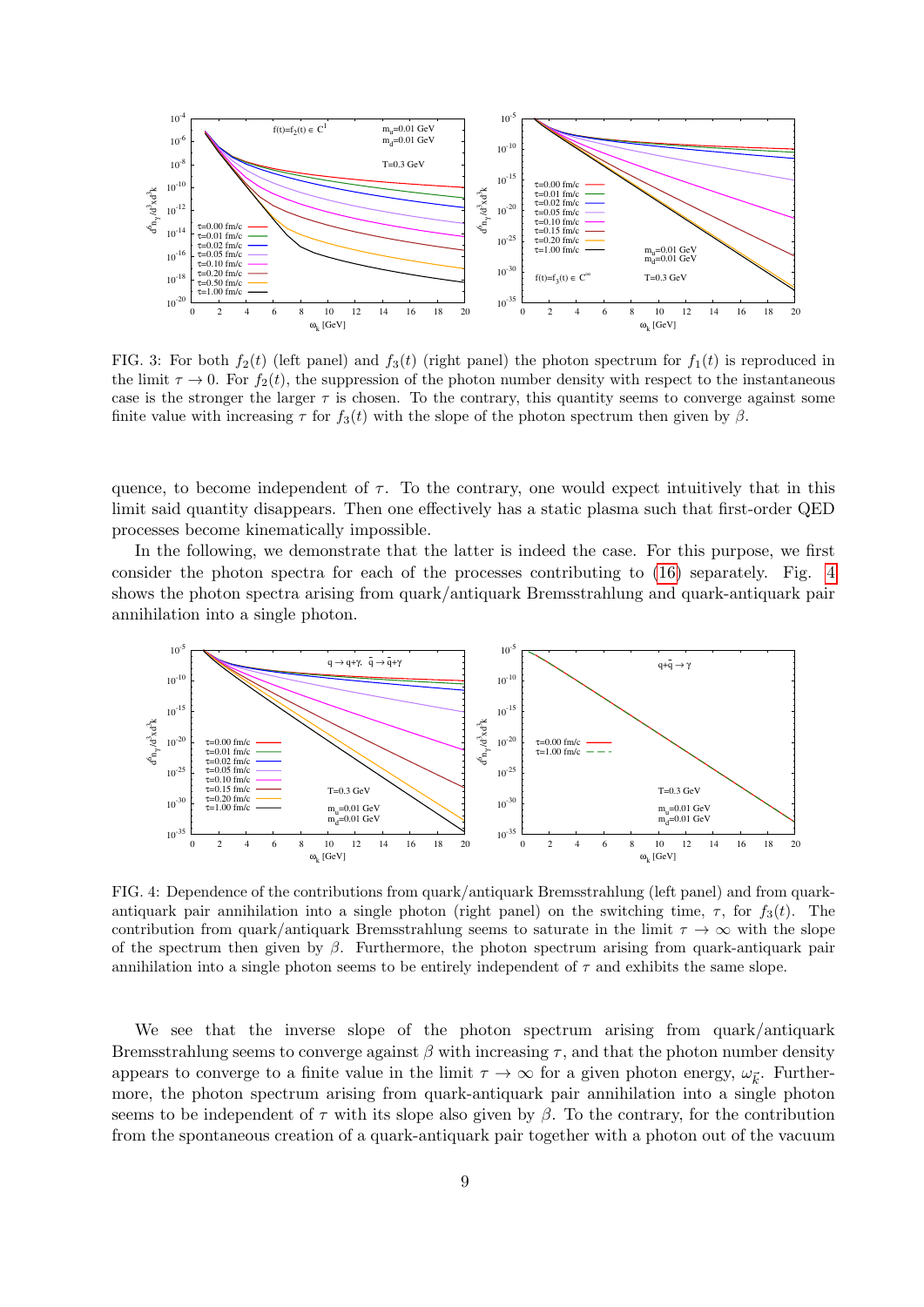one can infer from Fig. [5](#page-9-0) that its suppression with respect to the instantaneous case is the stronger the larger  $\tau$  is chosen and that it accordingly disappears in the limit  $\tau \to \infty$ .

![](_page_9_Figure_1.jpeg)

<span id="page-9-0"></span>FIG. 5: For the contribution arising from the spontaneous creation of a quark-antiquark pair together with a photon out of the vacuum, it is evident that its suppression with respect to the instantaneous case is the stronger the more slowly ( $\tau$  increasing) the formation of the QGP is assumed to take place and that it eventually disappears in the limit  $\tau \to \infty$ .

This implies that the apparent saturation of the overall photon number density in the limit  $\tau \to \infty$  results from the contributions from quark/antiquark Bremsstrahlung and quark-antiquark pair annihilation into a single photon. As one expects intuitively, however, these contributions (and hence the overall photon number density) do not saturate but also vanish in the above limit. In order to see this, one has to consider them for switching times that exceed the expected (from the phenomenological point of view) formation time of the QGP of  $\tau_{\text{OGP}} \simeq 1.0 \text{ fm/c}$  [\[22\]](#page-23-5) by several orders of magnitude. This can be inferred from Fig. [6.](#page-9-1) For the contribution from the spontaneous creation of a quark-antiquark pair together with a photon out of the vacuum, to the contrary, the expected disappearance in the limit  $\tau \to \infty$  already becomes visible for switching times being of the same order of magnitude as the expected formation time of the QGP.

![](_page_9_Figure_4.jpeg)

<span id="page-9-1"></span>FIG. 6: If the photon spectra arising from quark/antiquark Bremsstrahlung (left panel) and quark-antiquark pair annihilation into a single photon are considered for switching times exceeding the expected formation time of the QGP by several orders of magnitude, one sees that both contributions also vanish in the limit  $\tau \to \infty$ .

We shall give an explanation for how such a different dependence on  $\tau$  comes about for the individual contributions to [\(16\)](#page-5-0). For this purpose, we take into account that each of them is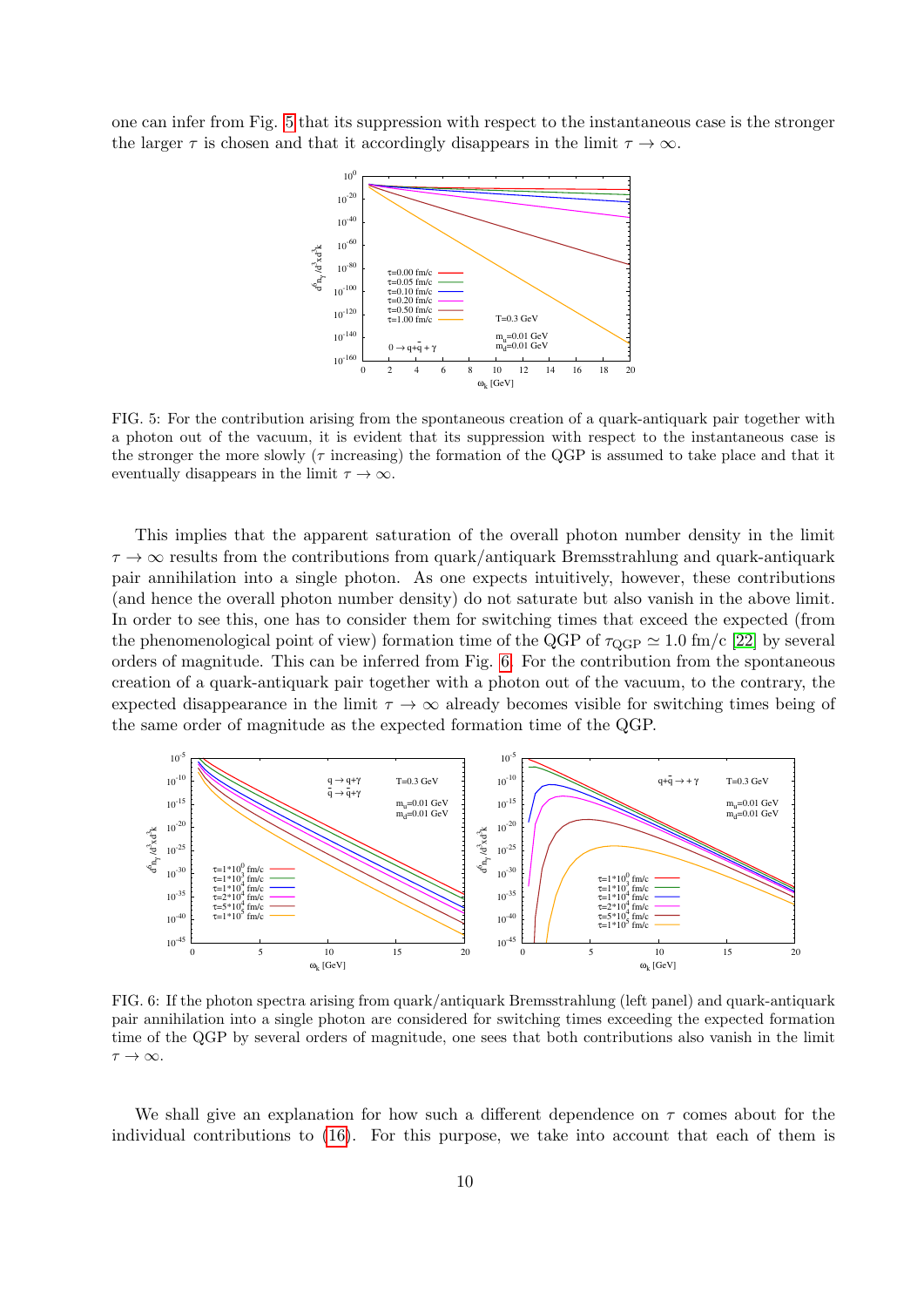given by a loop integral over the different loop-momentum modes contributing to the respective underlying first-order QED process. Each of these modes is characterized by a specific formation time. For the individual first-order QED processes, these formation times read

<span id="page-10-0"></span>
$$
\tau_{\text{BST}}(\vec{p}, \vec{k}) = \frac{2\pi}{|q_0 - p_0 - \omega_{\vec{k}}|}, \qquad (20a)
$$

$$
\tau_{\text{ANH}}(\vec{p}, \vec{k}) = \frac{2\pi}{q_0 + p_0 - \omega_{\vec{k}}}, \qquad (20b)
$$

$$
\tau_{\text{PAC}}(\vec{p}, \vec{k}) = \frac{2\pi}{q_0 + p_0 + \omega_{\vec{k}}}, \qquad (20c)
$$

with the denominators denoting the required virtuality, i.e. the 'offshellness', of the respectively considered process. In equation [\(20a\)](#page-10-0) we have taken into account that the frequency  $q_0 - p_0 - \omega_{\vec{k}}$ is negative definite.

For a specific photon-emission mode that contributes to a particular process to be suppressed with respect to the instantaneous case, the switching time,  $\tau$ , has to be chosen significantly larger than the formation time of the considered mode. The reason is that then the QGP appears to be static for this mode by which the associated process becomes effectively kinematically impossible. When considering the contribution to the photon number density from this particular process, this implies that  $\tau$  has to be chosen significantly larger than the formation times of all contributing emission modes such that the disappearance of respective contribution in the limit  $\tau \to \infty$  becomes evident.

On the other hand, for the contributions from quark/antiquark Bremsstrahlung and quarkantiquark pair annihilation into a single photon the formation times of the collinear  $(x = 1)$  and the anticollinear modes  $(x = -1)$  in the domain  $p \leq \omega_{\vec{k}}$ , respectively, exhibit formation times exceeding the expected formation time of the QGP by several orders of magnitude, which can be read from Table [I.](#page-11-0) As a consequence, the switching time has to be chosen significantly larger than these formation times and hence by several orders of magnitude larger than the expected formation time of the QGP such that it becomes visible that the contributions from quark/antiquark Bremsstrahlung and quark-antiquark pair annihilation into a single photon vanish in the limit  $\tau \to \infty$ . For the sake of clarity, we would like to stress again that x denotes the cosine of the angle between the photon momentum,  $\vec{k}$ , and the fermion-loop momentum,  $\vec{p}$ , i.e.,  $\vec{p} \cdot \vec{k} = p\omega_{\vec{k}}x$ , such that the collinear and the anticollinear photon-emission modes are characterized by  $x = 1$  and  $x = -1$ , respectively.

This can be seen by restricting the integration range over  $d^3p$  such that the collinear (quark/antiquark Bremsstrahlung) and the anti-collinear modes for  $p \leq \omega_{\vec{k}}$  (quark-antiquark pair annihilation into a single photon) are excluded. In this case, the respective contribution decreases much faster with increasing  $\tau$  and, depending on the exact restriction of the integration range, it becomes visible that both of them disappear for large  $\tau$  already for values around 1 fm/c. For the contribution from quark/antiquark Bremsstrahlung, this can be seen in Fig. [7,](#page-11-1) where the upper bound of the integration over dx is varied. If we choose  $x_{\text{MAX}} = 0.9$  such that the collinear modes are excluded, the contribution from quark/antiquark Bremsstrahlung decreases much faster with increasing  $\tau$ . In particular, it becomes evident that it disappears in the limit  $\tau \to \infty$  even if  $\tau$  is of the order of 1 fm/c, which coincides with the expected formation time of the QGP. On the other hand, if  $x<sub>MAX</sub>$  is increased gradually back to 1 the collinear modes are successively re-included such that the decrease of the Bremsstrahlung contribution with increasing  $\tau$  is delayed accordingly.

Analogously, the contribution from quark-antiquark pair annihilation into a single photon decreases considerably faster with increasing  $\tau$  if either the anticollinear modes or the modes for which  $p \leq \omega_{\vec{k}}$  are excluded. This is shown in Fig. [8,](#page-12-0) where the lower bound of the integrations over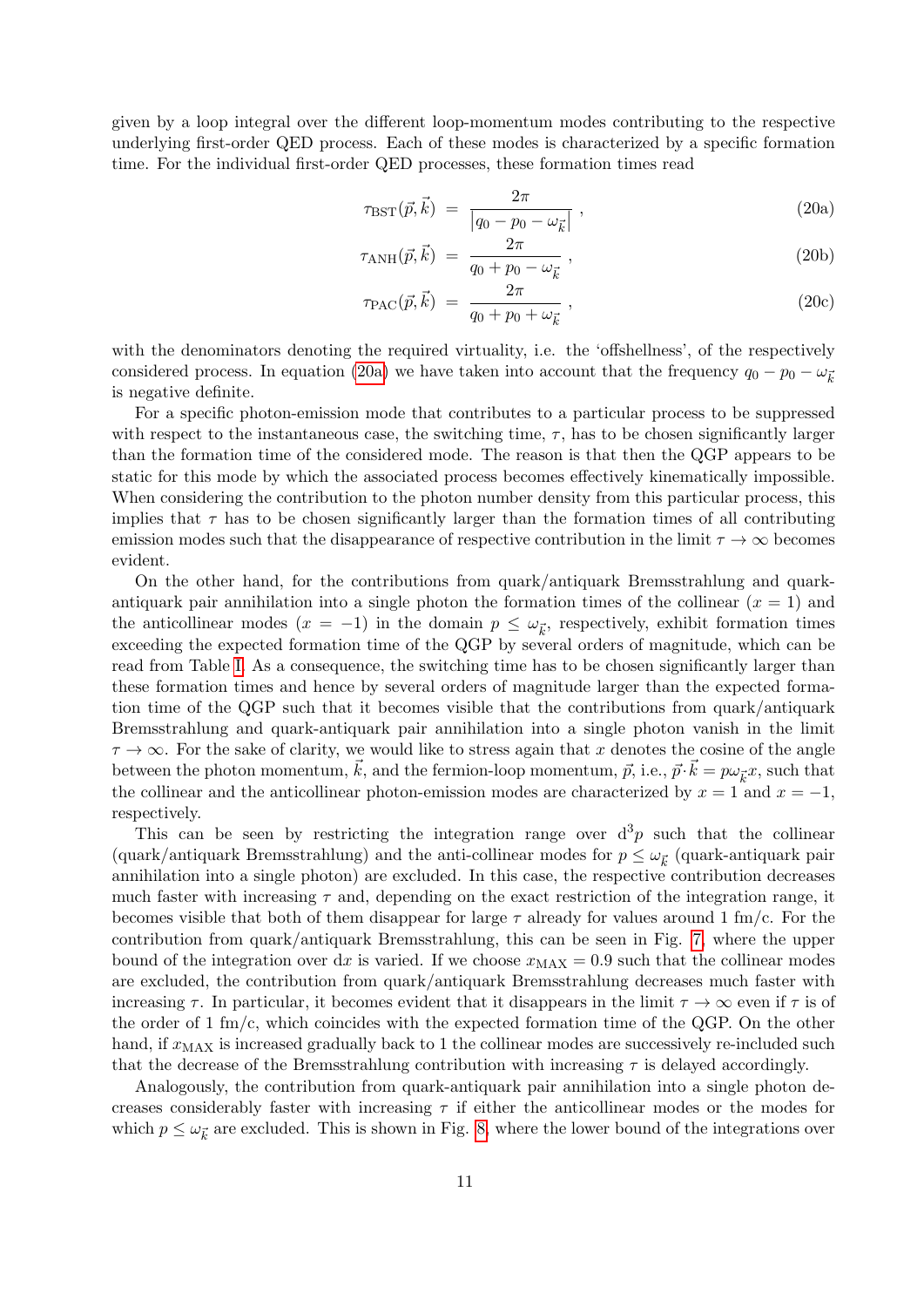|                                   |              |  |                                                                   |     | $\tau_{\text{BST}}(\vec{p}, \vec{k})$ [fm/c] $\parallel \qquad \qquad \tau_{\text{ANH}}(\vec{p}, \vec{k})$ [fm/c]                       |                                                                         |
|-----------------------------------|--------------|--|-------------------------------------------------------------------|-----|-----------------------------------------------------------------------------------------------------------------------------------------|-------------------------------------------------------------------------|
|                                   | $\ p$ [GeV]] |  |                                                                   |     | $x=1.0$ $x=0.9$   p $[GeV]$  x=-1.0 $x=-0.9$                                                                                            |                                                                         |
| $\omega_{\vec{k}}=5.0~\text{GeV}$ | 2.0          |  |                                                                   |     | $\begin{vmatrix} 3.52 \cdot 10^5 & 8.70 \cdot 10^0 \end{vmatrix}$ 1.0 $\begin{vmatrix} 2.01 \cdot 10^4 & 1.02 \cdot 10^1 \end{vmatrix}$ |                                                                         |
|                                   | 4.0          |  | $\begin{bmatrix} 9.05 \cdot 10^5 & 5.58 \cdot 10^0 \end{bmatrix}$ |     | 2.0 $ 3.02 \cdot 10^4$ 3.97 $\cdot 10^0$                                                                                                |                                                                         |
|                                   | 6.0          |  | $1.66 \cdot 10^6$ 4.55 $\cdot 10^0$                               | 3.0 | $ 3.02 \cdot 10^4$ $1.95 \cdot 10^0$                                                                                                    |                                                                         |
|                                   | 8.0          |  | $\left  2.61 \cdot 10^6 \quad 4.04 \cdot 10^0 \right $            | 4.0 | $ 2.01 \cdot 10^4$ $1.02 \cdot 10^0$                                                                                                    |                                                                         |
|                                   | 10.0         |  | $\begin{vmatrix} 3.77 \cdot 10^6 & 3.73 \cdot 10^0 \end{vmatrix}$ | 5.0 |                                                                                                                                         | $\left  1.26 \cdot 10^{0} \right $ 5.62 $\cdot 10^{-1}$                 |
|                                   | 12.0         |  | $\begin{vmatrix} 5.13 \cdot 10^6 & 3.52 \cdot 10^0 \end{vmatrix}$ | 6.0 |                                                                                                                                         | $\begin{vmatrix} 6.28 \cdot 10^{-1} & 3.45 \cdot 10^{-1} \end{vmatrix}$ |

<span id="page-11-0"></span>TABLE I: Formation times of the collinear modes for the process of quark/antiquark Bremsstrahlung (left part) and of the anticollinear modes for the process of quark-antiquark pair annihilation into a single photon (right part) for  $\omega_{\vec{k}} = 5.0 \text{ GeV}$  and  $m_u = m_d = 0.01 \text{ GeV}$ . One can see that the formation times of the collinear modes and of the anticollinear modes in the domain  $p \leq \omega_{\vec{k}}$  exceed the expected formation time of the QGP by several orders of magnitude. In this context, it is particularly remarkable that the formation times in turn decrease by several orders of magnitude if they are considered for modes outside these domains, i.e., if one decreases  $x$  from 1.0 to 0.9 for the contribution from quark/antiquark Bremsstrahlung or if one either increases p from some  $p \le \omega_{\vec{k}}$  to 6.0 GeV or x from  $-1.0$  to  $-0.9$  for the contribution from quark-antiquark pair annihilation into a single photon. In each case, the formation time is of the same or even in a smaller order of magnitude than the expected formation time of the QGP.

![](_page_11_Figure_2.jpeg)

<span id="page-11-1"></span>FIG. 7: Dependence of the contribution arising from quark/antiquark Bremsstrahlung on the switching time,  $\tau$ , for different upper bounds,  $x_{\text{MAX}}$ , for the integration over dx. If the collinear modes are excluded, this contribution decreases much faster with increasing  $\tau$ . As it must be, the actual decreasing behavior is reproduced if  $x_{MAX}$  is increased back to 1.

dp and dx are varied from 5.2 GeV down to 0 GeV (left panel) and from  $-0.9$  down to  $-1.0$  (right panel), respectively. If we choose either  $p_{\text{MIN}} = 5.2 \text{ GeV}$  or  $x_{\text{MIN}} = -0.9$  the anticollinear modes in the domain  $p \leq \omega_{\vec{k}}$  are excluded, and the contribution from quark-antiquark pair annihilation into a single photon decreases much faster with increasing  $\tau$  than it does for a full integration over  $d^3p$ . As a consequence, it becomes evident that this contribution disappears in the limit  $\tau \to \infty$  already if  $\tau$  is chosen around 10 fm/c. If  $p_{\text{MIN}}$  and  $x_{\text{MIN}}$  are gradually decreased back to 0.0 GeV and  $-1.0$ , respectively, the anticollinear modes from the range  $p \leq \omega_{\vec{k}}$  are re-included and the decrease of the of the pair-annihilation contribution is effectively delayed.

This shows that the apparent saturation of the contributions from quark/antiquark Bremsstrahlung and quark-antiquark pair annihilation into a single photon for  $\tau$  being varied from 0 − 1 fm/c results from the large formation times of the collinear and anticollinear modes in the range  $p \leq \omega_{\vec{k}}$ , respectively. To the contrary, for the spontaneous creation of a quark-antiquark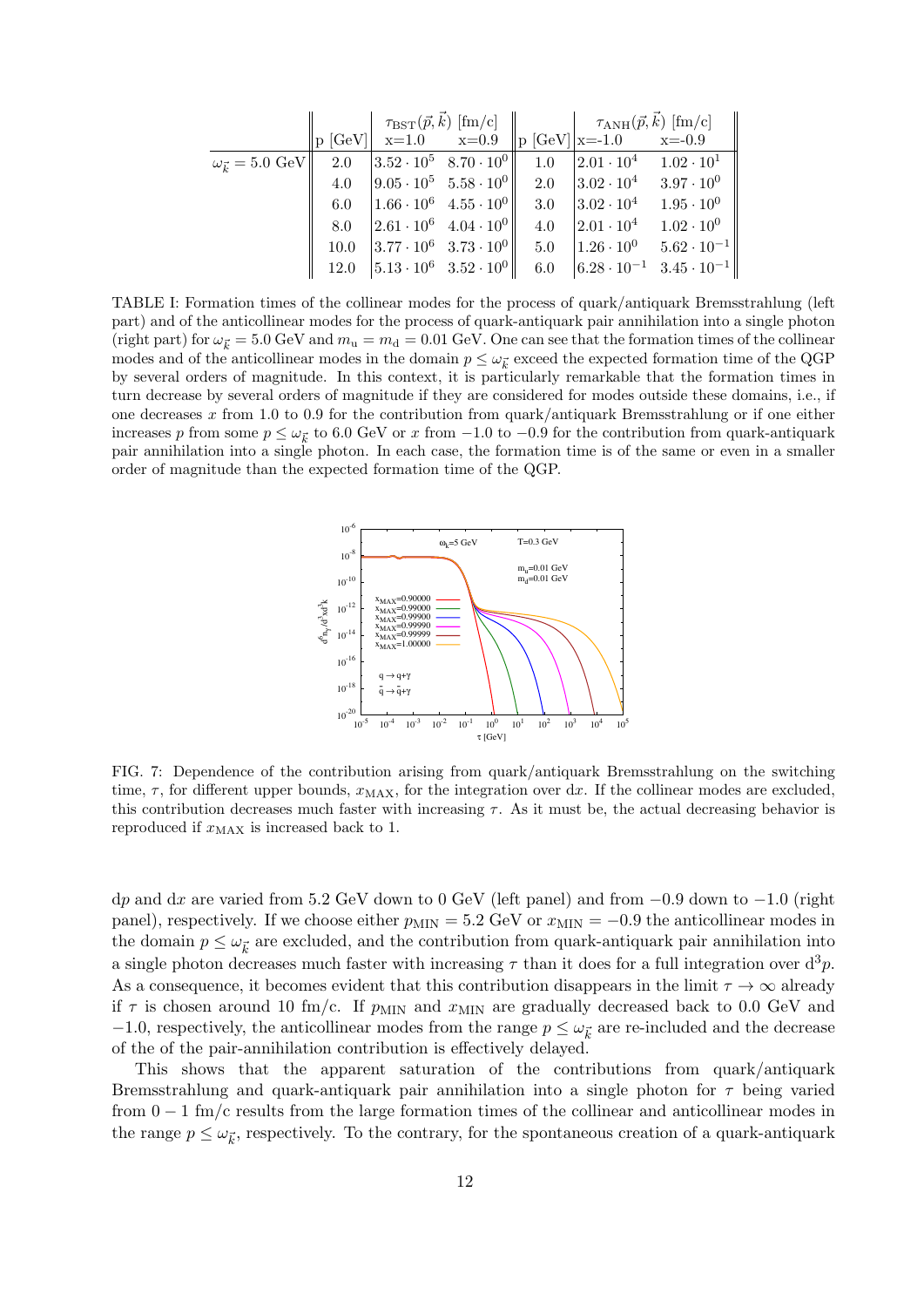![](_page_12_Figure_0.jpeg)

<span id="page-12-0"></span>FIG. 8: Dependence of the contribution arising from quark-antiquark pair annihilation into a single photon on the switching time,  $\tau$ , with different lower bounds,  $p_{\text{MIN}}$ , for integration over dp (left panel) and different lower bounds,  $x_{\text{MIN}}$ , for the integration over dx (right panel). If the anticollinear modes at  $p \le \omega_{\vec{k}}$  are excluded this contribution also decreases much faster with increasing  $\tau$ . As expected, the actual decreasing behavior is reproduced if we decrease  $p_{\text{MIN}}$  back to 1.0 GeV and  $x_{\text{MIN}}$  back to 1.0, respectively.

pair together with a photon out of the vacuum the formation times of all contributing modes are bounded by

$$
\tau_{\text{PAC}}(\vec{p}, \vec{k}) \le \frac{2\pi}{2m_{\text{u,d}} + \omega_{\vec{k}}},
$$
\n(21)

for a specific photon energy,  $\omega_{\vec{k}}$ , such that the contribution from this process decreases much faster with increasing  $\tau$ . Accordingly, its vanishing in the limit  $\tau \to \infty$  manifests itself already for switching times of the same order of magnitude as the formation time of the QGP.

We have seen that the contributions from quark/antiquark Bremsstrahlung and quark-antiquark pair annihilation into a single photon decrease much faster with increasing  $\tau$  if the collinear and the anticollinear modes at  $p \leq \omega_{\vec{k}}$  are excluded from the integration over  $d^3p$  in each case. Accordingly, said modes lead to an enhancement of the respective contribution to the overall photon number density by several orders of magnitude for the physically motivated choice of  $\tau \simeq \tau_{\text{OGP}} \simeq 1.0 \text{ fm/c}$ . Such an enhancement, which eventually might turn into a (anti-) collinear divergence  $m_{u,d} \to 0$ , requires an HTL-resummation of the quark/antiquark propagators. This effectively assigns the quarks and antiquarks a thermal mass. The full quark/antiquark mass hence reads

<span id="page-12-2"></span>
$$
m_{\rm u,d}^{\rm full,2} = m_{\rm u,d}^{\rm bare,2} + m^2(T) , \qquad (22)
$$

where we have chosen  $m_{u,d}^{\text{bare}} = 0.01 \text{ GeV}$ , and the thermal component,  $m(T)$ , given by

<span id="page-12-1"></span>
$$
m^{2}(T) = \frac{4\pi\alpha_{s}}{3} \left(N_{c} + \frac{N_{f}}{2}\right) T^{2} .
$$
 (23)

Here  $N_c$  and  $N_f$  denote the number of colors and flavors, respectively. If we consider three colors and the two light-quark flavors, up and down, expression [\(23\)](#page-12-1) turns into

$$
m^2(T) = \frac{16\pi\alpha_s}{3}T^2.
$$
 (24)

For a temperature of  $T = 0.3$  GeV and  $\alpha_s \approx 0.3$ , the thermal component of the quark/antiquark mass is of the order of several hundred MeV and hence significantly larger than the bare component. This in turn implies that if the thermal component of [\(22\)](#page-12-2) is taken into account the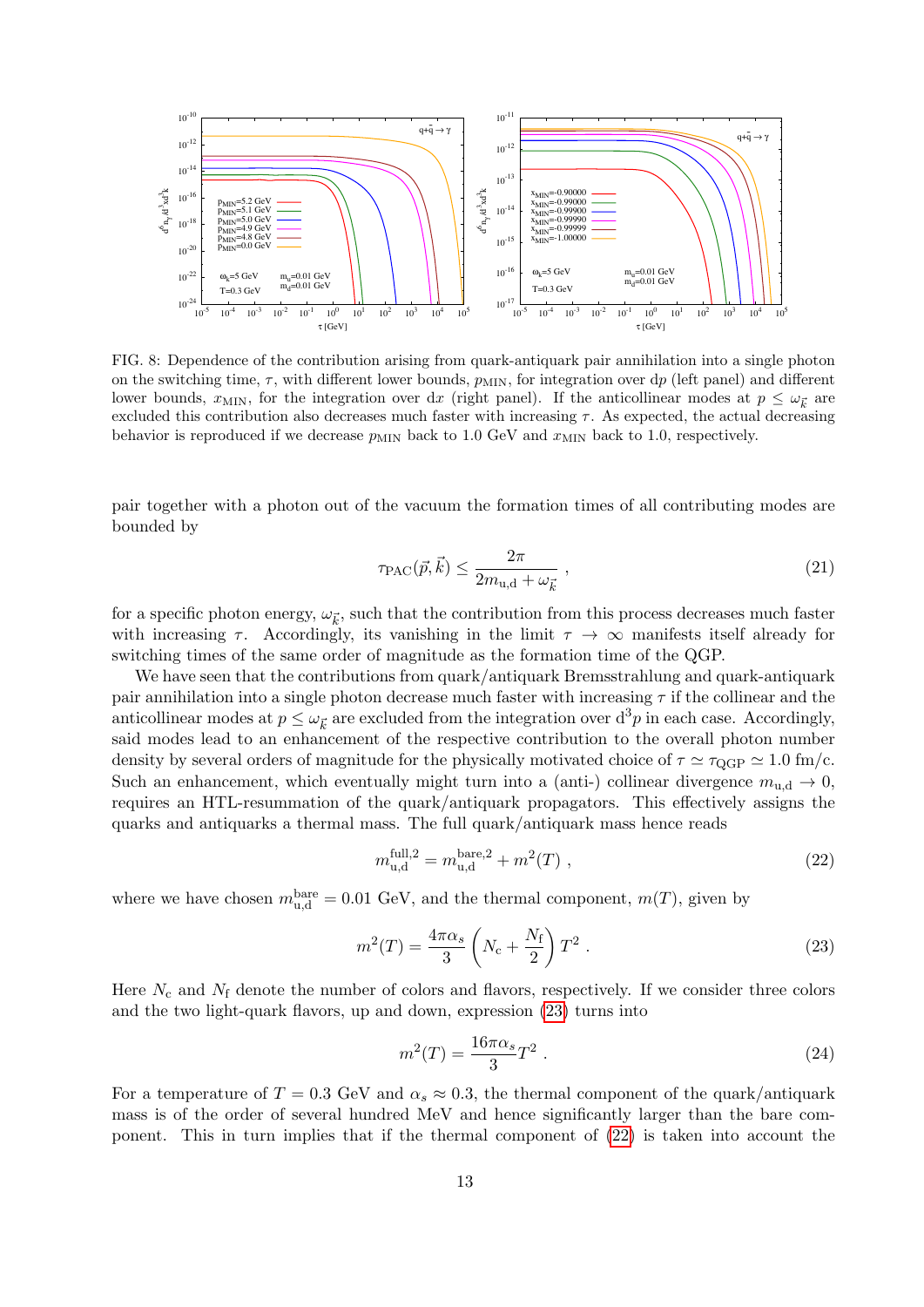|                                   |      | $\tau_{\text{BST}}(\vec{p},\vec{k})$ [fm/c]                                               |                     |     | $\tau_{\rm ANH}(\vec{p},\vec{k})$ [fm/c]                                                                                    |                      |  |
|-----------------------------------|------|-------------------------------------------------------------------------------------------|---------------------|-----|-----------------------------------------------------------------------------------------------------------------------------|----------------------|--|
|                                   |      | $\vert p \vert$ [GeV] $\vert m_{\text{u},\text{d}} = m_{\text{u},\text{d}}^{\text{bare}}$ |                     |     | $m_{u,d} = m_{u,d}^{\text{full}} \ p\ [\text{GeV}] \ m_{u,d} = m_{u,d}^{\text{bare}} \quad m_{u,d} = m_{u,d}^{\text{full}}$ |                      |  |
| $\omega_{\vec{k}}=5.0~\text{GeV}$ | 2.0  | $3.52 \cdot 10^5$                                                                         | $1.61 \cdot 10^{1}$ | 1.0 | $ 2.01 \cdot 10^4 $                                                                                                         | $6.81\cdot 10^{0}$   |  |
|                                   | 4.0  | $9.05 \cdot 10^{5}$                                                                       | $4.05 \cdot 10^{1}$ | 2.0 | $ 3.02 \cdot 10^4 $                                                                                                         | $4.81 \cdot 10^{0}$  |  |
|                                   | 6.0  | $1.66 \cdot 10^6$                                                                         | $7.38 \cdot 10^{1}$ | 3.0 | $ 3.02 \cdot 10^4 $                                                                                                         | $5.60 \cdot 10^{-1}$ |  |
|                                   | 8.0  | $2.61 \cdot 10^6$                                                                         | $1.16 \cdot 10^{2}$ | 4.0 | $ 2.01 \cdot 10^{4} $                                                                                                       | $2.06 \cdot 10^{-1}$ |  |
|                                   | 10.0 | $3.77 \cdot 10^6$                                                                         | $1.67 \cdot 10^{2}$ | 5.0 | $1.26 \cdot 10^{0}$                                                                                                         | $1.25 \cdot 10^{-1}$ |  |
|                                   | 12.0 | $5.13 \cdot 10^6$                                                                         | $2.27 \cdot 10^{2}$ | 6.0 | $ 6.28 \cdot 10^{-1} $                                                                                                      | $8.94 \cdot 10^{-2}$ |  |

<span id="page-13-0"></span>TABLE II: If the thermal component of the quark/antiquark mass is taken into account, the formation times of the collinear modes and the anticollinear modes at  $p \leq \omega_{\vec{k}}$  contributing to the processes of quark/antiquark Bremsstrahlung and quark-antiquark pair annihilation into a single photon, respectively, are significantly smaller compared to the case where only the bare component is considered. For the thermal component of the quark/antiquark mass, we have chosen  $T = 0.3$  GeV and  $\alpha_s \approx 0.3$ , which implies that  $m(T) \approx 0.67$ GeV.

actual formation times of the collinear modes and the anticollinear modes at  $p \leq \omega_{\vec{k}}$  contributing to the processes quark/antiquark Bremsstrahlung and quark/antiquark pair annihilation into a single photon, respectively, are significantly smaller compared to the case in which only the bare component is considered. This is shown in Table [II.](#page-13-0)

One hence expects that the contributions from quark/antiquark Bremsstrahlung and quark/antiquark pair annihilation into a single photon then accordingly decrease considerably faster with increasing  $\tau$ . As a consequence, the disappearance of these contributions for  $\tau \to \infty$ should become evident even if  $\tau$  is chosen from the same order of magnitude as the expected formation time of the QGP. One can infer from Fig. [9](#page-13-1) that this is indeed the case.

![](_page_13_Figure_4.jpeg)

<span id="page-13-1"></span>FIG. 9: Dependence of the contributions from quark/antiquark Bremsstrahlung (left panel) and from quarkantiquark pair annihilation into a single photon (right panel) on the switching time,  $\tau$ , for the bare and the full quark/antiquark masses. If the thermal component of the mass is included, both contributions decrease much faster with increasing  $\tau$  compared to the case where only the bare masses are considered.

In this work, we have only presented results on the scenario in which the quark/antiquark occupation numbers are switched on and maintained, but not the scenario in which they are switched back off after a certain period of time,  $\tau_L$ , to take into account the finite lifetime of the QGP during a heavy-ion collision. The reason is that for the latter scenario the principle sensitivity of the photon number density on the switching function,  $f(t)$ , and the switching time,  $\tau$ , is as in the one presented here. Firstly, the photon number density again scales as  $1/\omega_{\vec{k}}^3$  in the UV domain if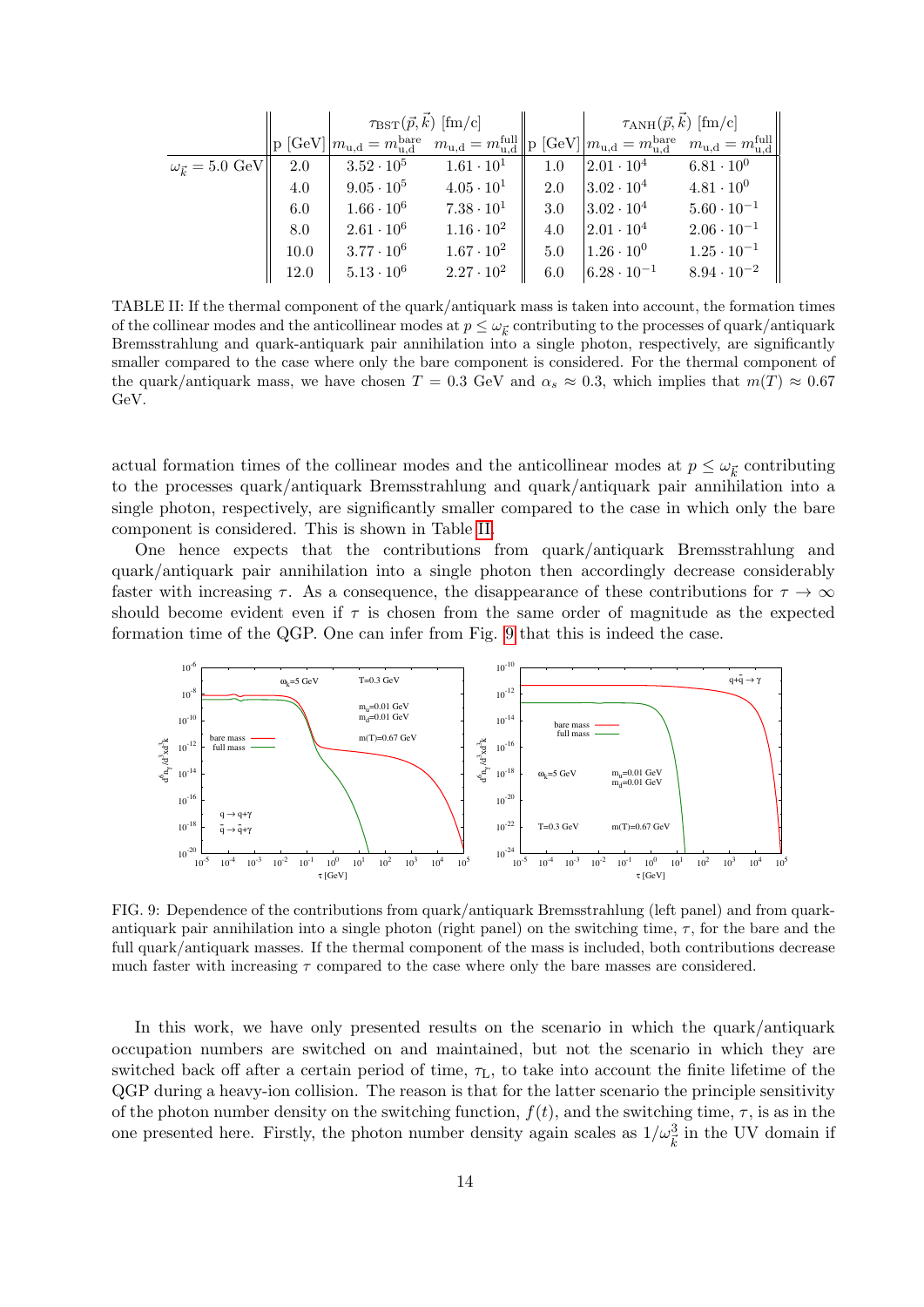the quark/antiquark occupation numbers are switched on and off instantaneously, with this artifact being removed if both switchings take place over a finite interval of time,  $\tau$ , instead. In particular, the photon spectrum again starts looking thermal with increasing  $\tau$  if we consider a switching function being continuously differentiable infinitely many times. For such a switching function, the photon number density again seems to converge against some finite value for  $\tau \to \infty$ , where this apparent saturation can again be traced back to the large formation times of the collinear modes and the anticollinear modes at  $p \leq \omega_{\vec{k}}$  for the processes of quark/antiquark Bremsstrahlung and quark-antiquark pair annihilation into a single photon, respectively.

When comparing the exact dependence of the asymptotic photon spectra within our (revisited) model description to those from [\[10\]](#page-22-5), the fact that the slope of the overall photon spectrum converges against the inverse temperature,  $\beta$ , (provided that the quark/antiquark occupation numbers are switched on according to  $f_3(t)$  might seem unphysical at first. In [\[10\]](#page-22-5), we have investigated the photon emission arising from a change of the quark/antiquark mass. We have seen that the slope of the resulting photon spectrum increases with the transition time of the quark/antiquark mass if the time evolution of the latter is modeled by a function being continuously differentiable infinitely many times. Hence, one might expect a similar dependence of the photon spectra on the switching time,  $\tau$ , within our revisited model description if the quark/antiquark occupation numbers are switched according to  $f_3(t)$  since this function is also continuously differentiable infinitely many times.

Here it is important to point out, however, that within our (revisited) model description, we always switch on the same distribution function for the quarks and antiquarks for all switching functions,  $f(t)$ , and, in particular, for all considered switching times,  $\tau$ . To the contrary, in [\[10\]](#page-22-5) we pursue a first-principle approach in which the quark/antiquark occupation numbers are determined by solving the Dirac equation with a time dependent mass. This has the direct consequence that the quark/antiquark occupation numbers decrease exponentially with increasing momentum,  $p$ , and that the slope of the respective spectrum increases with the transition time (provided that the mass function is continuously differentiable infinitely many times). This in turn manifests itself in form of a very similar sensitivity of the asymptotic photon spectrum on this time. To the contrary, such a specific dependence does not occur within our model description since by construction the latter features quark/antiquark occupation numbers which solely depend on the temperature and are hence independent of  $\tau$ .

## <span id="page-14-0"></span>IV. COMPARISON TO LEADING-ORDER THERMAL PHOTON PRODUCTION

The investigations from [\[6–](#page-22-2)[8\]](#page-22-3) indicated that non-equilibrium photon production arising from first-order QED processes possibly dominates over leading-order thermal photon emission in the UV domain. On the other hand, these investigations came along with the mentioned artifacts, which in turn questions the explanatory power of the comparison performed therein. Since the artifacts from [\[6](#page-22-2)[–8\]](#page-22-3) have been resolved to a satisfactory extend within this work, we again perform a comparison to leading-order thermal photon production in order to get a more significant picture. Here we note again that the contributions from first-order QED processes to photon production vanish in a static thermal equilibrium such that there the first non-trivial contribution starts at two-loop order. Since a loop expansion does not coincide with a coupling-constant expansion, resummations of so-called ladder diagrams are necessary in order to obtain the thermal rate at second order in the perturbative coupling constants, i.e., at linear order in  $\alpha_e$  and at linear order in  $\alpha_s$  [\[23\]](#page-23-6).

Within the scope of our investigations on chiral photon production [\[10\]](#page-22-5), we have already made a rather rudimentary comparison to leading-order thermal photon emission by simply integrating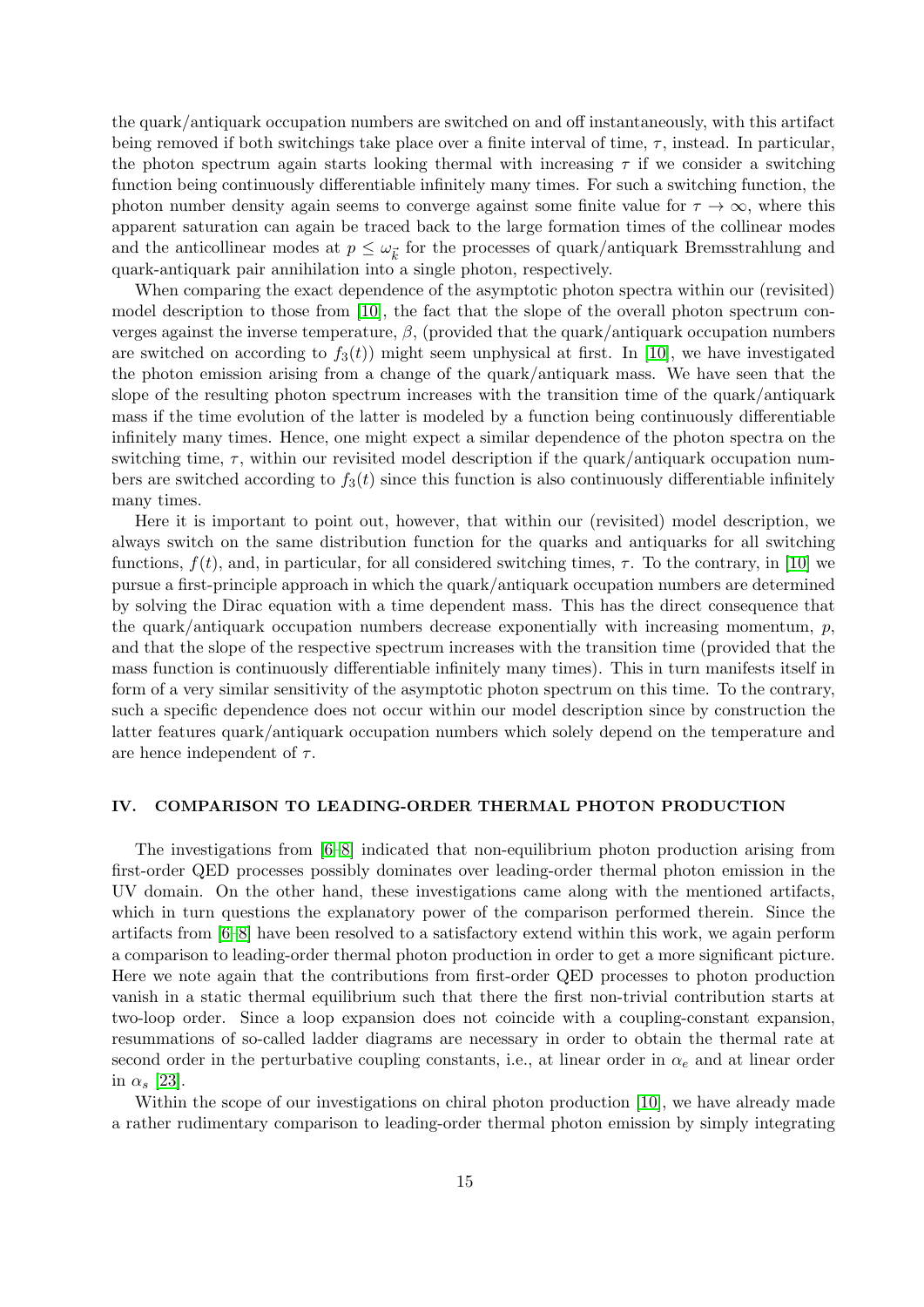the rate from [\[23\]](#page-23-6) over the assumed lifetime of the chirally restored phase at constant temperature. This comparison indicated that (first-order) non-equilibrium photon production is subdominant compared to leading-order thermal production for photon energies  $\omega_{\vec{k}} \gtrsim 1.0 \text{ GeV}$ .

Since the actual question from [\[6](#page-22-2)[–8\]](#page-22-3) on the role of finite lifetime effects on direct photon emission from a QGP is readdressed within this work, we now perform a more detailed comparison. In this context we take into account that the QGP as it occurs in a heavy-ion collision is not a static medium but instead expands and cools down over a finite interval of time before it hadronizes finally. To begin with, the time dependence of the temperature effectively leads to a time dependent photon-production rate, i.e.,

<span id="page-15-0"></span>
$$
\frac{\mathrm{d}^7 n_\gamma}{\mathrm{d}^4 x \mathrm{d}^3 k} = \frac{\mathrm{d}^7 n_\gamma(T(t))}{\mathrm{d}^4 x \mathrm{d}^3 k} \equiv \frac{\mathrm{d}^7 n_\gamma(t)}{\mathrm{d}^4 x \mathrm{d}^3 k} \ . \tag{25}
$$

In order to obtain the overall photon number accessible to experiment, one has to convolute [\(25\)](#page-15-0) with the time dependent volume,  $V_{\text{QGP}}(t)$ , of the expanding QGP from the initial time,  $t_0$ , at which the QGP has thermalized until the time  $t_{\text{had}}$ , at which the full hadronic phase is reached. This leads to

$$
\left. \frac{\mathrm{d}^3 n_\gamma}{\mathrm{d}^3 k} \right|_{\text{eq.}} = \int_{t_0}^{t_{\text{had}}} \mathrm{d}t V_{\text{QGP}}(t) \frac{\mathrm{d}^7 n_\gamma(t)}{\mathrm{d}^4 x \mathrm{d}^3 k} \,. \tag{26}
$$

For the time evolution of the volume and the temperature of the QGP, we consider the same fireball model that has been used in [\[24\]](#page-23-7) for  $0 - 20$  % central Au+Au collisions at 200 AGeV.

When calculating the overall photon number arising from the first-order non-equilibrium contributions, we multiply our asymptotic photon number density directly with the initial volume of the QGP, i.e.,

$$
\left. \frac{\mathrm{d}^3 n_\gamma}{\mathrm{d}^3 k} \right|_{\text{non-eq.}} = V_{\text{QGP}}(t_0) \frac{\mathrm{d}^6 n_\gamma}{\mathrm{d}^3 x \mathrm{d}^3 k} \ . \tag{27}
$$

The reason is that the first-order non-equilibrium photon production occurs during the formation of the QGP, which we model by the switching-on of the quark/antiquark occupation numbers. The adiabatic switching-off of the electromagnetic interaction then removes the artificial contributions occurring at finite times. As a consequence, the asymptotic photon number density has also to be computed for the initial temperature,  $T_0$ .

For our numerical analysis, we chose the same values for the parameters of the fireball model as done in [\[24\]](#page-23-7). In particular, we assume an initial volume of the QGP of  $V_{\text{OGP}}(t_0) = 73.76 \text{ fm}^3$ which from the underlying equation of state leads to an initial temperature of  $T_0 = 0.36$  GeV. For the photon numbers emerging from first-order non-equilibrium emission process, we consider a switching time of  $\tau = 1.0$  fm/c. The latter are considered both for the bare and the full quark/antiquark mass. As a consequence, the thermal mass is taken with respect to the initial temperature, which accordingly to [\(23\)](#page-12-1) leads to  $m(T_0) = 0.81$  GeV.

Fig. [10](#page-16-0) compares the photon spectra for first-order non-equilibrium production to those for leading-order thermal production. If we only take into account the bare component of the quark/antiquark mass, the non-equilibrium photon emission exceeds the thermal emission by one one order of magnitude for photon energies  $\omega_{\vec{k}} \gtrsim 1.0$  GeV. At first sight this seems to support the qualitative picture from [\[6–](#page-22-2)[8\]](#page-22-3). Here it is important to point out, however, that the photon spectrum for the full quark/antiquark mass is the more realistic one since the included thermal component effectively provides the required HTL-resummation of the (anti-)collinear photon-emission modes. In this case we see that in contrast to  $[6-8]$  $[6-8]$ , the photon numbers arising from first-order nonequilibrium processes are clearly below those arising from leading-order thermal photon production for  $\omega_{\vec{k}} = 1 - 5$  GeV.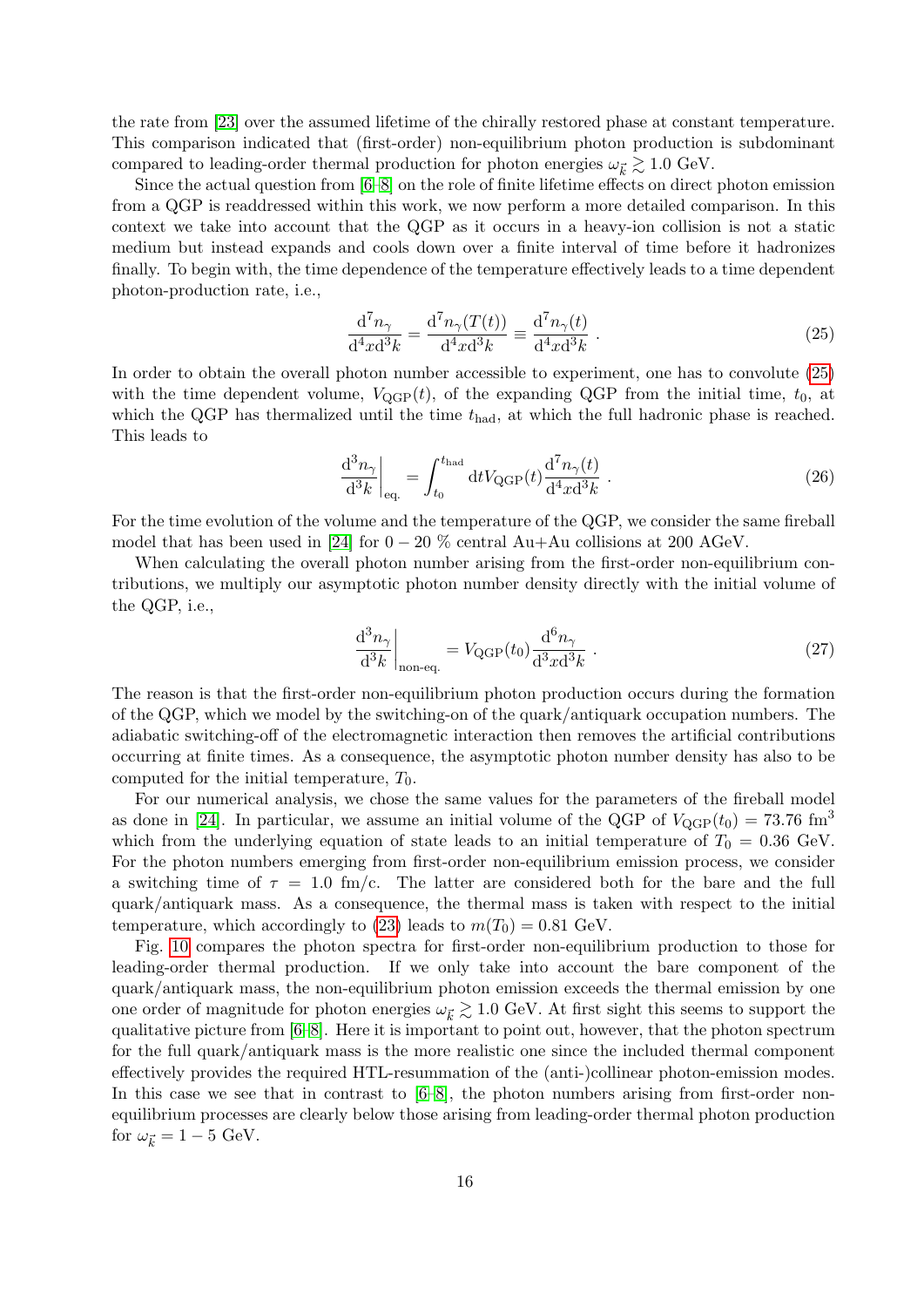![](_page_16_Figure_0.jpeg)

<span id="page-16-0"></span>FIG. 10: Comparison of first-order non-equilibrium photon production to leading-order thermal production. If one takes into account the full quark/antiquark mass, the former is subdominant for  $\omega_{\vec{k}} = 1 - 5$  GeV.

On the other hand, the photon spectrum emerging from leading-order thermal contributions features a steeper decay that the one from the first-order non-equilibrium contributions since it incorporates the entire time evolution of the temperature of the QGP and not only its initial temperature,  $T_0$ . This in turn indicates that non-equilibrium photon production becomes dominant somewhere above  $\omega_{\vec{k}} = 5$  GeV.

This does, however, effectively not change the principle idea that direct photon production from the QGP phase during a heavy-ion collision can be addressed by integrating the leading-order thermal rate on a hydrodynamic background (quasi-static calculation) and that a full dynamic treatment is not crucial quantitatively. Comprehensive comparisons of the contributions from the different sources of direct photon emission to the overall photon spectra measured in RHIC and LHC experiments [\[25–](#page-23-8)[27\]](#page-23-9) have shown that medium contributions from the hadronic phase dominate in the infrared (IR) domain, whereas the photon emission arising from initial nucleonnucleon scatterings and jet-medium interactions outshine the medium contributions both from the QGP and the hadronic phase in the UV domain. To the contrary, a dominance of the medium contribution from the QGP phase could only possibly be observed at intermediate photon energies with the exact range increasing with the collision energy. On the other hand, our investigations have shown that for these intermediate energies, leading-order thermal photon production clearly dominates over the first-order non-equilibrium one.

The principal reason why the contributions form initial nucleon-nucleon scatterings and jetmedium interactions dominate over the pure medium contributions from the QGP and the subsequent hadronic phase in the UV domain is that the photon spectra from the former two sources flatten into a power-law decay, whereas those from the latter feature an exponential decay. Such an exponential decay is also observed for the photon spectra arising from first-order non-equilibrium production from the QGP. This implies that even though this photon production starts to dominate over the leading-order thermal one at photon energies  $\omega_{\vec{k}} \gtrsim 5$  GeV such that a quasi-static description strictly speaking becomes invalid in this domain, this does not effectively matter since the medium contributions from the QGP are outshone by the contributions from initial nucleonnucleon scatterings and jet-medium interactions in any case.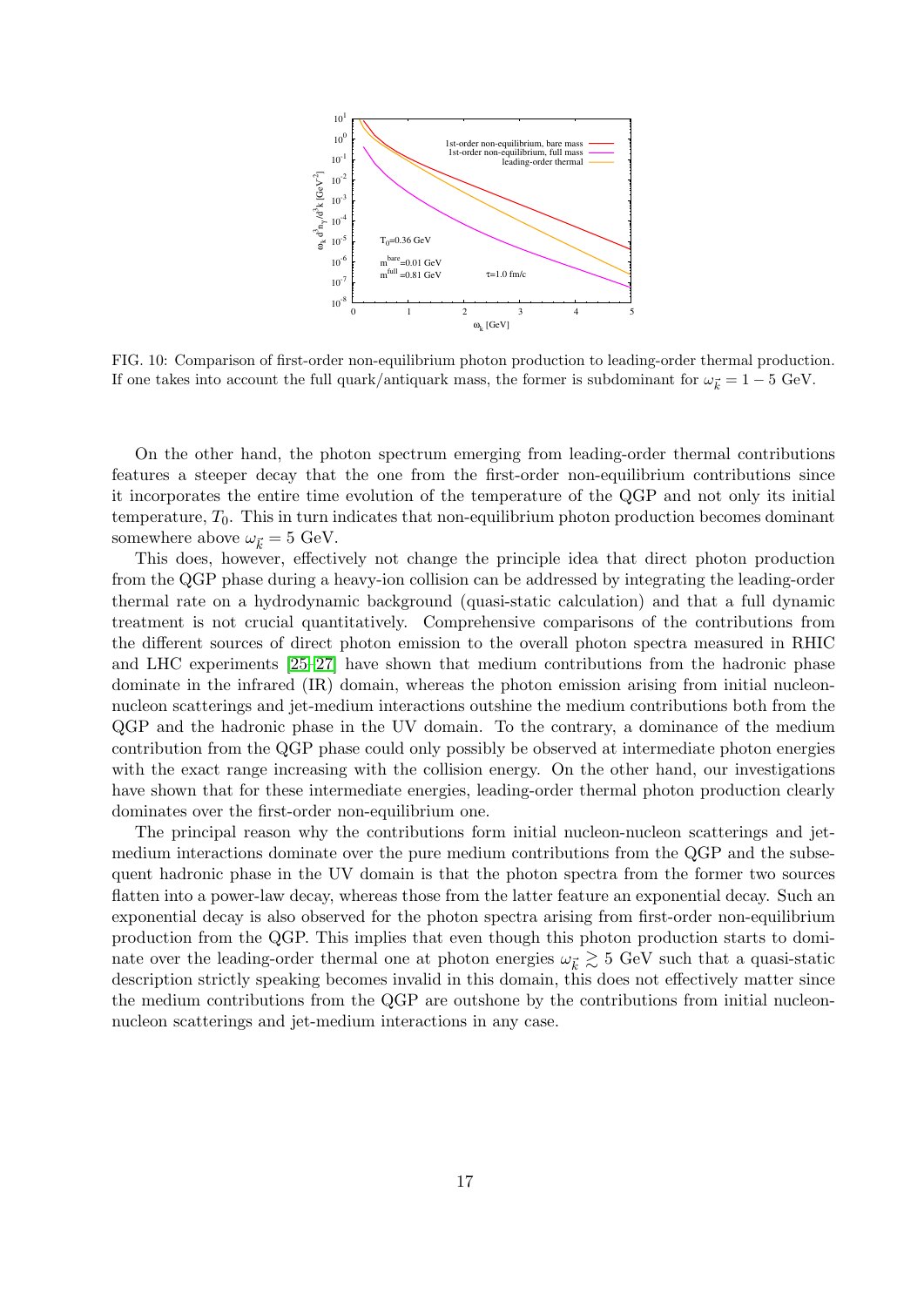#### <span id="page-17-0"></span>V. REMARKS ON THE IMPORTANCE OF FREE ASYMPTOTIC STATES

We would like to stress again that the exact sequence of limits, i.e., taking first  $t \to \infty$  and then  $\varepsilon \to 0$ , is crucial to eliminate a possible unphysical contribution from the vacuum polarization and, in general, to obtain a UV integrable photon number density from the medium contributions to  $\mathrm{i}\Pi_{\mathrm{T}}^{\leq}(\vec{k},t_1,t_2)$ . If one interchanges both limits, i.e., if one first takes  $\varepsilon \to 0$  at some finite time,  $t$ , it can be shown [\[10\]](#page-22-5) that the contribution from the vacuum polarization does not vanish, but instead turns into

<span id="page-17-1"></span>
$$
\omega_{\vec{k}} \frac{\mathrm{d}^6 n_{\gamma}}{\mathrm{d}^3 x \mathrm{d}^3 k} \bigg|_{T \to 0} = \frac{e^2}{(2\pi)^3} \int \frac{\mathrm{d}^3 p}{(2\pi)^3} \left\{ 1 + \frac{px(px + \omega_{\vec{k}}) + m^2}{p_0 q_0} \right\} \frac{1}{(q_0 + p_0 + \omega_{\vec{k}})^2} \,. \tag{28}
$$

Since the integration measure,  $d^3p$ , contributes an additional factor of  $p^2$  to the integrand, the loop integral is linearly divergent for a given photon energy,  $\omega_{\vec{k}}$ . Furthermore, since [\(28\)](#page-17-1) is time independent, it persists under the subsequent limit  $t \to \infty$ .

On the other hand, since [\(28\)](#page-17-1) is time independent and hence already present before any medium contributions to [\(1\)](#page-2-1) can appear, one might still argue that it can be identified with the virtual cloud of the vacuum and accordingly needs to be subtracted since it is unobservable. The reason for this time independence, which suggests such an identification, is that in contrast to  $[6-8]$  $[6-8]$ , our description takes into account that the vacuum contribution to the photon self-energy always occurs, whereas for the medium contributions this is only the case as long as the QGP is actually present. After subtracting the divergent vacuum contribution and taking the subsequent limit  $t \to \infty$ , however, one in general still encounters the problem that the photon number density arising from the remaining medium contributions to the photon self-energy is not integrable in the UV domain. This is shown in Fig. [11.](#page-17-2)

![](_page_17_Figure_5.jpeg)

<span id="page-17-2"></span>FIG. 11: If both limits are interchanged, the UV scaling behavior of the photon number density solely changes from  $\propto 1/\omega_k^3$  to  $\propto 1/\omega_k^3$ .<sup>8</sup> when turning from an instantaneous switching to a switching over a finite interval of time,  $\tau$ .

As for the correct sequence of limits the photon number density scales  $\propto 1/\omega_k^3$  for  $f_1(t)$ . If we turn from  $f_1(t)$  to  $f_2(t)$  or  $f_3(t)$ , we see, however, that the photon number density is suppressed to only a slightly steeper decay  $\propto 1/\omega_k^{3.8}$ . For that reason, only the total number density of the radiated photons is UV finite, whereas their total energy density remains UV divergent. In particular, the thus obtained photon number density exceeds the value for the correct sequence of limits by several orders of magnitude, which is displayed in Fig. [12.](#page-18-1)

Here it is important to point out once more that the interpretation of [\(1\)](#page-2-1) as a photon number density is only justified in the limit  $t \to \pm \infty$  for finite  $\varepsilon$  since only then the electromagnetic field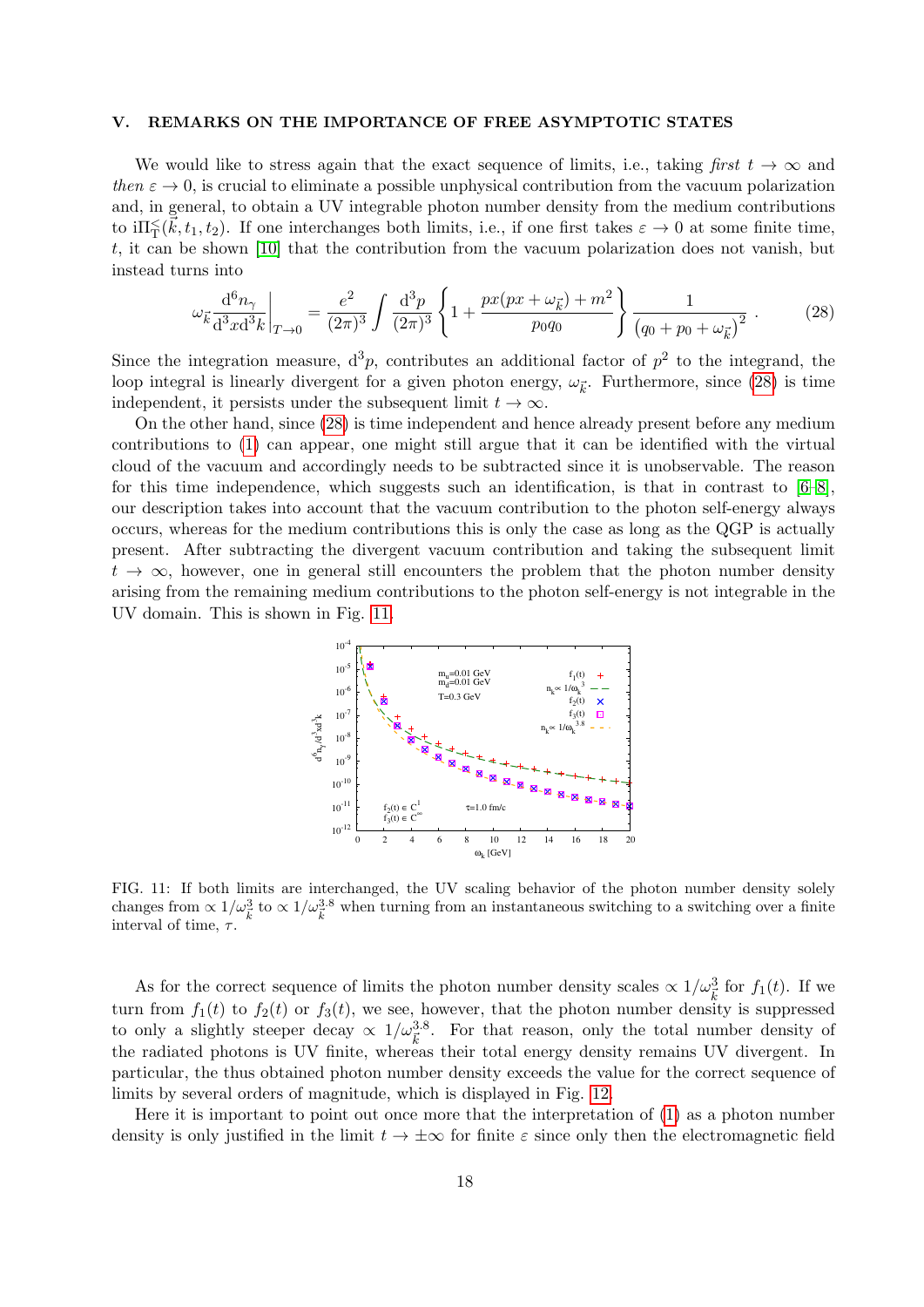![](_page_18_Figure_0.jpeg)

<span id="page-18-1"></span>FIG. 12: Comparison of the photon number density for the correct and the interchanged sequence of limits for  $f(t) = f_2(t)$  (left panel) and  $f(t) = f_3(t)$  (right panel). For the interchanged sequence of limits the photon number density exceeds the value for the correct sequence of limits by several orders of magnitude in the UV domain in both cases.

is asymptotically non-interacting. At finite times, higher order (Fock) contributions to the photon number density still persist due to the remote interactions. This implies that taking first  $\varepsilon \to 0$ at some finite time, t, is not correct, as then we would have an interacting electromagnetic field such that the interpretation of [\(1\)](#page-2-1) as a photon number density is not justified. Moreover, such an interpretation remains doubtful even in the limit  $t \to \infty$ . Since we would have taken  $\varepsilon \to 0$ before the electromagnetic field would not evolve into a non-interacting one. The same conceptual problem occurs when only using an adiabatic switching-on of the electromagnetic interaction for  $t \to -\infty$  but no adiabatic switching-off for  $t \to \infty$ . Such a procedure has been suggested in [\[21\]](#page-23-4) to describe initial correlations at some  $t = t_0$  evolving from an uncorrelated initial state at  $t \to -\infty$ .

## <span id="page-18-0"></span>VI. SUMMARY, CONCLUSIONS AND OUTLOOK

In this work, we have investigated the role of finite lifetime effects on the photon emission from a rapidly created quark-gluon plasma (QGP) during a heavy-ion collision. We have essentially revisited our earlier model description [\[9\]](#page-22-4), in which we simulate the time evolution of the QGP by time dependent quark/antiquark occupation numbers in the photon self-energy. In contrast to [\[9\]](#page-22-4), we have not considered the photon number density at finite times, but for free asymptotic states, as the former is ill-defined. In analogy to [\[10\]](#page-22-5), we have seen that this procedure does eliminate a possible unphysical contribution from the vacuum polarization and, moreover, leads to a UV integrable photon number density. This result confirms the conjecture that the artifacts encountered in [\[6](#page-22-2)[–9\]](#page-22-4) arise from an inconsistent definition of the photon number density at finite times. Consequently, our investigations again support the corresponding concern raised in [\[28,](#page-23-10) [29\]](#page-23-11) towards [\[6–](#page-22-2)[8\]](#page-22-3).

When switching the quark/antiquark occupation numbers by an analytic function, which represents the physically most reasonable scenario, we have seen that the photon number density apparently converges to a finite value for large  $\tau$  if the latter is chosen of the same order of magnitude as the (phenomenologically) expected formation time of the QGP, which amounts to  $\tau_{\text{OGP}} \simeq 1.0 \text{ fm/c}$ . In order to see that the photon number density actually vanishes in the limit  $\tau \to \infty$ , the switching time has to be chosen larger than  $\tau_{\text{QGP}}$  by several orders of magnitude.

We have shown that this apparent saturation results from the contributions describing quark/antiquark Bremsstrahlung and quark-antiquark pair annihilation into a single photon. In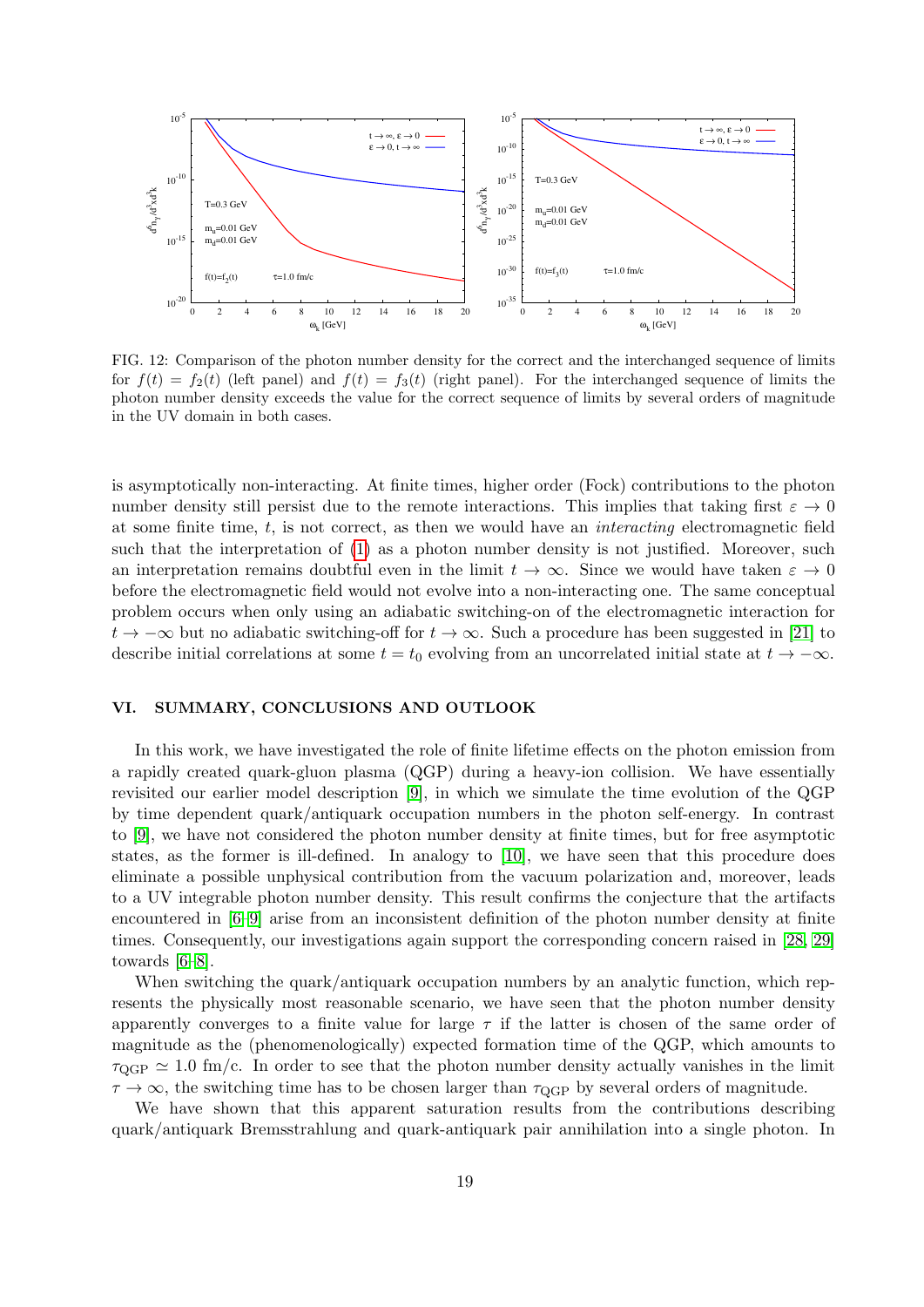contrast to the spontaneous creation of a quark-antiquark pair together with a photon out of the vacuum, both of these processes feature contributions from individual photon-emission modes for which the formation times exceed  $\tau_{\text{QGP}}$  by several orders of magnitude. In particular, these modes are the collinear ones for the process of quarks/antiquark Bremsstrahlung and the anticollinear ones at  $p \leq \omega_{\vec{k}}$  (with p denoting the absolute value of the loop momentum) for the process of quark-antiquark pair annihilation into a single photon. On the other hand, the switching time,  $\tau$ , has to be chosen significantly larger than the formation time of all modes contributing to a specific process such that the disappearance of the contribution from this process (and hence of the overall photon number density) in the limit  $\tau \to \infty$  becomes evident. This can be seen by excluding said modes from the integration range over  $d^3p$ . In this case, the contributions from quark/antiquark Bremsstrahlung and quark-antiquark pair annihilation into a single photon decrease much faster with increasing  $\tau$ . In particular, it becomes evident that these contributions vanish for  $\tau \to \infty$ even if  $\tau$  is chosen to be of the same order of magnitude as  $\tau_{\text{OGP}}$ .

On the other hand, said (anti-)collinear photon-emission modes lead to a significant (by several orders of magnitude) enhancement of the respective contributions to the overall photon number density for  $\tau \simeq \tau_{\text{QGP}}$ . Strictly speaking, such an enhancement requires an HTL resummation of the quark/antiquark propagators, by which the quarks and antiquarks are effectively assigned a thermal mass. This thermal component of the quark/antiquark mass is by  $1 - 2$  orders of magnitude larger than the bare component. If it is taken into account, the formation times of the aforementioned (anti-)collinear modes hence decrease by several orders of magnitude. As a consequence, then the contributions from the processes of quark/antiquark Bremsstrahlung and quark/antiquark pair annihilation into a single photon decrease much faster with increasing  $\tau$ .

Finally, we have compared our results to leading-order thermal photon production yields. We have seen that if one takes into account the full thermal mass of the quarks and antiquarks the photon numbers arising from leading-order thermal photon emission clearly outshine those from first-order non-equilibrium photon emission for photon energies of  $\omega_{\vec{k}} = 1 - 5$  GeV. On the other hand, our investigations indicate that first-order photon production in turn dominates for  $\omega_{\vec{k}} \gtrsim 5$ GeV. This does, however, not affect the quantitative accuracy of the recipe to address direct photon emission from the QGP phase by thermal calculations since both the thermal and the non-equilibrium contributions from this phase are outshone by direct photon emission arising from initial nucleon-nucleon scatterings and jet-medium interaction in that domain.

In summary, we have seen that our approach, which considers the photon number density for free asymptotic states, leads to physically reasonable results (no vacuum contribution, UV integrability) for this quantity. This is the case even though our ansatz for the time evolution of the QGP during a heavy-ion collision formally violates the Ward-Takahashi identities for the photon self-energy. The principal reason is that we (strictly speaking) make ad hoc assumptions on the two-time dependence of the latter quantity by introducing time dependent quark/antiquark occupation numbers. On the other hand, it has been pointed out in [\[30\]](#page-23-12) that the conservation of QED gauge invariance and hence of the Ward-Takahashi identities remains challenging even if one tries to calculate the photon self-energy in a self-consistent framework such as the 2PI approach, where such assumptions are absent. A similar problem usually occurs when trying to calculate direct photon production within a transport framework: It has been shown in [\[31\]](#page-23-13) that the Thomas-Reiche-Kuhn sum rules, which are a direct consequence of gauge invariance of QED, impose restrictions on the actual applicability of the transport approaches on photon production from non-equilibrated hot hadronic matter presented in [\[32–](#page-23-14)[36\]](#page-23-15).

For our future investigations, however, the actual role of the Ward-Takahashi identities still requires further consideration. We have seen that even though they are formally violated within our model approach, this approach nevertheless leads to physically reasonable results for the (asymptotic) photon number density. In first sight, this seems to disprove our earlier conjecture that the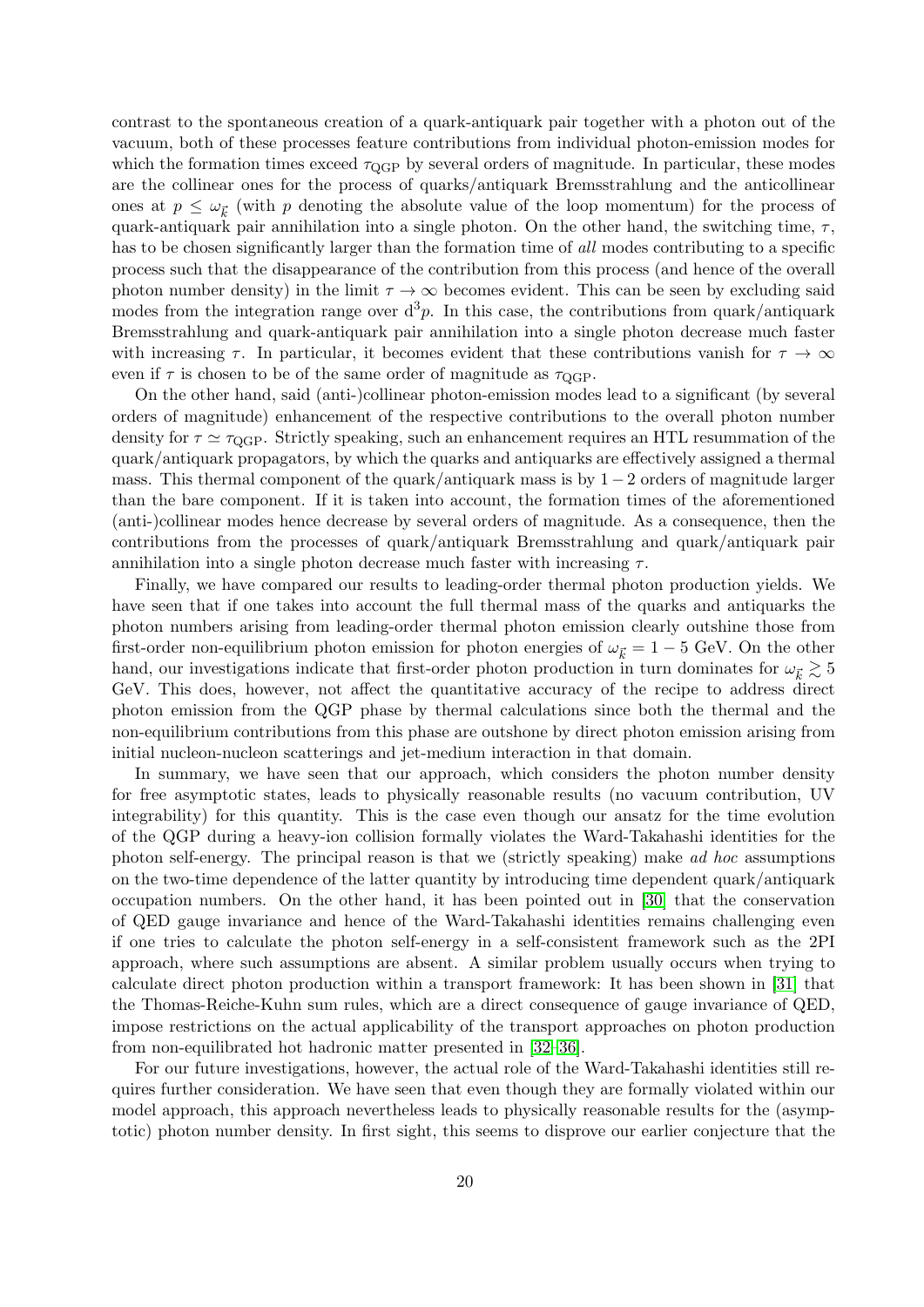artifacts encountered in [\[6–](#page-22-2)[8\]](#page-22-3) and still partly in [\[9\]](#page-22-4) result from a violation of the Ward-Takahashi identities. Here one has to keep in mind, however, that these identities can be violated in two different ways:

- Firstly, they can be violated directly by making ad hoc assumptions on the two-time dependence of the photon-self energy. This has been the case in [\[9\]](#page-22-4) by introducing time-dependent occupation numbers in the one-loop thermal photon self-energy, which on its own fulfills the Ward-Takahashi identities.
- On the other hand, they can also be violated indirectly by considering the 'photon number density' at finite times and using an inadequate definition of this quantity. This has been the case in  $[6-8]$  $[6-8]$ . The reason is that the definition of the photon number density considered therein would only allow for an accordant interpretation if the electromagnetic interaction was switched off at the point of time,  $t$ , at which said quantity is considered. By means of such a switching, however, an effective violation of the Ward-Takahashi identities, which otherwise would be fulfilled, reoccurs. In this context it is important to point out that an adequate definition of a transient particle number density is generally impossible altogether for fundamental reasons except in some special settings [\[37–](#page-23-16)[40\]](#page-23-17).

In particular, within the scope of our model description such an indirect violation would occur in addition to the direct one if we considered the photon number density at finite times. Consequently, it is of particular interest whether possibly only this indirect violation leads to artificial results.

# Acknowledgments

F. M. gratefully acknowledges financial support by the Helmholtz Research School for Quark Matter Studies (H-QM) and by the Helmholtz Graduate School for Hadron and Ion Research (HGS-HIRe for FAIR). This work has been supported (financially) by the Helmholtz International Center for FAIR within the framework of the LOEWE program (Landesoffensive zur Entwicklung Wissenschaftlich-Okonomischer Exzellenz) launched by the State of Hesse and by the German Federal Ministry of Education and Research (BMBF Förderkennzeichen 05P12RFCTB). The authors thank E. Fraga, S. Leupold, B. Schenke, J. Knoll, P. Danielewicz, and B. Müller for fruitful discussions.

#### <span id="page-20-0"></span>Appendix A: Representation of the photon number density as an absolute square

In this appendix, we show that each of the contributions  $(12a)-(12c)$  $(12a)-(12c)$  $(12a)-(12c)$  can be written as the absolute square of a first-order QED transition amplitude and thus is positive (semi-)definite. For this purpose, we first undo the contraction of the individual contributions to the photon self-energy with  $\gamma^{\mu\nu}(\vec{k})$ . Then [\(12a\)](#page-4-2)-[\(12c\)](#page-4-2) turn into

<span id="page-20-1"></span>
$$
2\omega_{\vec{k}}\frac{\mathrm{d}^{6}n_{\gamma}(t)}{\mathrm{d}^{3}x\mathrm{d}^{3}k}\bigg|_{\mathrm{BST}} = \frac{\gamma^{\mu\nu}(\vec{k})}{(2\pi)^{3}}\int_{-\infty}^{t} \mathrm{d}t_{1} \int_{-\infty}^{t} \mathrm{d}t_{2}i\Pi_{\nu\mu}^{\mathrm{BST}}(\vec{k},t_{1},t_{2})e^{i\omega_{\vec{k}}(t_{1}-t_{2})}, \tag{A1a}
$$

$$
2\omega_{\vec{k}}\frac{\mathrm{d}^6 n_{\gamma}(t)}{\mathrm{d}^3 x \mathrm{d}^3 k}\bigg|_{\text{ANH}} = \frac{\gamma^{\mu\nu}(\vec{k})}{(2\pi)^3} \int_{-\infty}^t \mathrm{d}t_1 \int_{-\infty}^t \mathrm{d}t_2 \mathrm{i} \Pi_{\nu\mu}^{\text{ANH}}(\vec{k}, t_1, t_2) e^{\mathrm{i}\omega_{\vec{k}}(t_1 - t_2)}, \tag{A1b}
$$

$$
2\omega_{\vec{k}}\frac{\mathrm{d}^6 n_{\gamma}(t)}{\mathrm{d}^3 x \mathrm{d}^3 k}\bigg|_{\text{PAC}} = \frac{\gamma^{\mu\nu}(\vec{k})}{(2\pi)^3} \int_{-\infty}^t \mathrm{d}t_1 \int_{-\infty}^t \mathrm{d}t_2 \mathrm{i} \Pi_{\nu\mu}^{\text{PAC}}(\vec{k}, t_1, t_2) \mathrm{e}^{\mathrm{i}\omega_{\vec{k}}(t_1 - t_2)} \ . \tag{A1c}
$$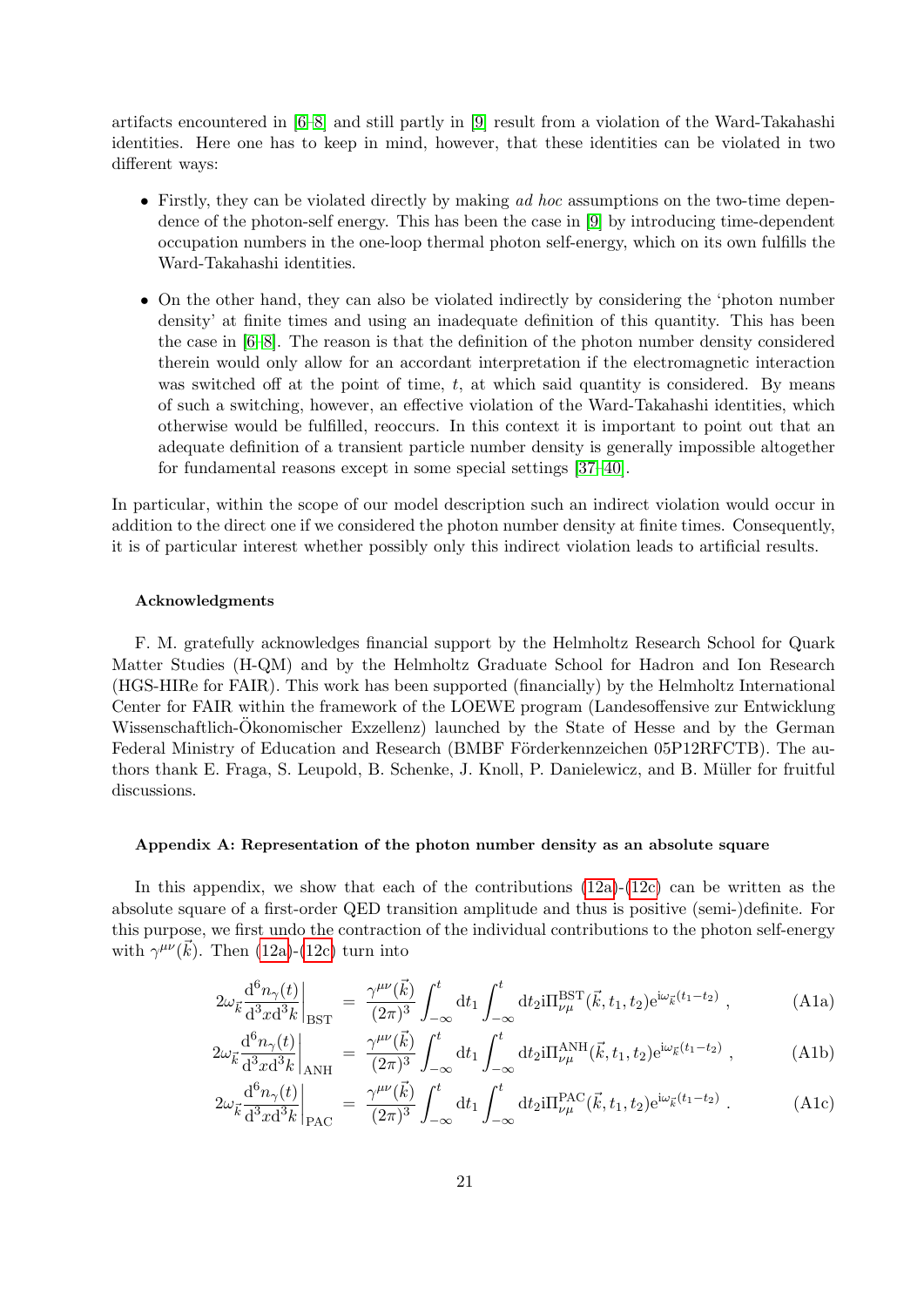It follows from [\(6a\)](#page-3-2)-[\(6d\)](#page-3-2) that the contributions to the uncontracted photon self-energy read

$$
i\Pi_{\mu\nu}^{\text{BST}}(\vec{k}, t_1, t_2) = 2e^2 \int \frac{d^3 p}{(2\pi)^3} \text{Tr} \left\{ \gamma_\mu \frac{\not{q} + m}{2q_0} \gamma_\nu \frac{\not{p} + m}{2p_0} \right\} n_{\text{F}}(q_0) \left[ 1 - n_{\text{F}}(p_0) \right]
$$
  
 
$$
\times e^{-i(q_0 - p_0)(t_1 - t_2)},
$$
  
\n
$$
i\Pi^{\text{ANH}}(\vec{k}, t_1, t_2) = e^2 \int \frac{d^3 p}{(2\pi)^3} \text{Tr} \left\{ \gamma_\mu \frac{\not{q} + m}{2q_0} \vec{p} - m \right\}_{\text{F}}(q_0) n_{\text{F}}(p_0),
$$
 (A2a)

<span id="page-21-0"></span>
$$
i\Pi_{\mu\nu}^{\text{ANH}}(\vec{k}, t_1, t_2) = e^2 \int \frac{\mathrm{d}^3 p}{(2\pi)^3} \text{Tr} \left\{ \gamma_\mu \frac{\partial \phi + m}{2q_0} \gamma_\nu \frac{\partial \phi - m}{2p_0} \right\} n_{\text{F}}(q_0) n_{\text{F}}(p_0)
$$
  
 
$$
\times e^{-i(q_0 + p_0)(t_1 - t_2)}, \qquad (A2b)
$$

<span id="page-21-1"></span>
$$
i\Pi_{\mu\nu}^{\text{PAC}}(\vec{k}, t_1, t_2) = e^2 \int \frac{\mathrm{d}^3 p}{(2\pi)^3} \text{Tr} \left\{ \gamma_\mu \frac{\vec{q} - m}{2q_0} \gamma_\nu \frac{\vec{p} + m}{2p_0} \right\} [1 - n_{\text{F}}(q_0)] [1 - n_{\text{F}}(p_0)]
$$
  
 
$$
\times e^{i(q_0 + p_0)(t_1 - t_2)}.
$$
 (A2c)

When incorporating the time evolution of the QGP into  $(A2a)-(A2c)$  $(A2a)-(A2c)$  $(A2a)-(A2c)$  according to  $(13)$  and  $(14a) (14a)-$ [\(14b\)](#page-5-3), these expressions turn into

$$
i\Pi_{\mu\nu}^{\text{BST}}(\vec{k}, t_1, t_2) = 2e^2 \int \frac{d^3 p}{(2\pi)^3} \text{Tr} \left\{ \gamma_\mu \frac{\not q + m}{2q_0} \gamma_\nu \frac{\not p + m}{2p_0} \right\} f_{\text{BST}}(q_0, p_0, t_1) f_{\text{BST}}(q_0, p_0, t_2) \times e^{-i(q_0 - p_0)(t_1 - t_2)}, \tag{A3a}
$$

$$
i\Pi_{\mu\nu}^{\text{ANH}}(\vec{k}, t_1, t_2) = e^2 \int \frac{\mathrm{d}^3 p}{(2\pi)^3} \text{Tr} \left\{ \gamma_\mu \frac{\rlap{\hspace{0.1cm}}/}{2q_0} \gamma_\nu \frac{\rlap{\hspace{0.1cm}}/}{2p_0} - m \right\} f_{\text{ANH}}(q_0, p_0, t_1) f_{\text{ANH}}(q_0, p_0, t_2) \times e^{-i(q_0 + p_0)(t_1 - t_2)}, \tag{A3b}
$$

$$
i\Pi_{\mu\nu}^{\text{PAC}}(\vec{k}, t_1, t_2) = e^2 \int \frac{\mathrm{d}^3 p}{(2\pi)^3} \text{Tr} \left\{ \gamma_\mu \frac{\vec{q} - m}{2q_0} \gamma_\nu \frac{\vec{p} + m}{2p_0} \right\} f_{\text{PAC}}(q_0, p_0, t_1) f_{\text{PAC}}(q_0, p_0, t_2) \times e^{i(q_0 + p_0)(t_1 - t_2)}.
$$
\n(A3c)

In order to keep the notation short, we have introduced

<span id="page-21-2"></span>
$$
f_{\text{BST}}(q_0, p_0, t) = \sqrt{\frac{n_{\text{F}}(q_0, t) [1 - n_{\text{F}}(p_0, t)]}{n_{\text{F}}(q_0, t) [1 - n_{\text{F}}(p_0, t)]}} \,, \tag{A4a}
$$

$$
f_{\text{ANH}}(q_0, p_0, t) = \sqrt{n_{\text{F}}(q_0, t) n_{\text{F}}(p_0, t)} , \qquad (A4b)
$$

$$
f_{\rm PAC}(q_0, p_0, t) = \sqrt{[1 - n_{\rm F}(q_0, t)] [1 - n_{\rm F}(p_0, t)]}. \tag{A4c}
$$

As the next step, we take into account that

<span id="page-21-3"></span>
$$
\sum_{s} u(\vec{p}, s)\bar{u}(\vec{p}, s) = \frac{\rlap{\,/}{p} + m}{2p_0} \,, \tag{A5a}
$$

$$
\sum_{s} v(\vec{p}, s)\overline{v}(\vec{p}, s) = \frac{\vec{p} - m}{2p_0} .
$$
 (A5b)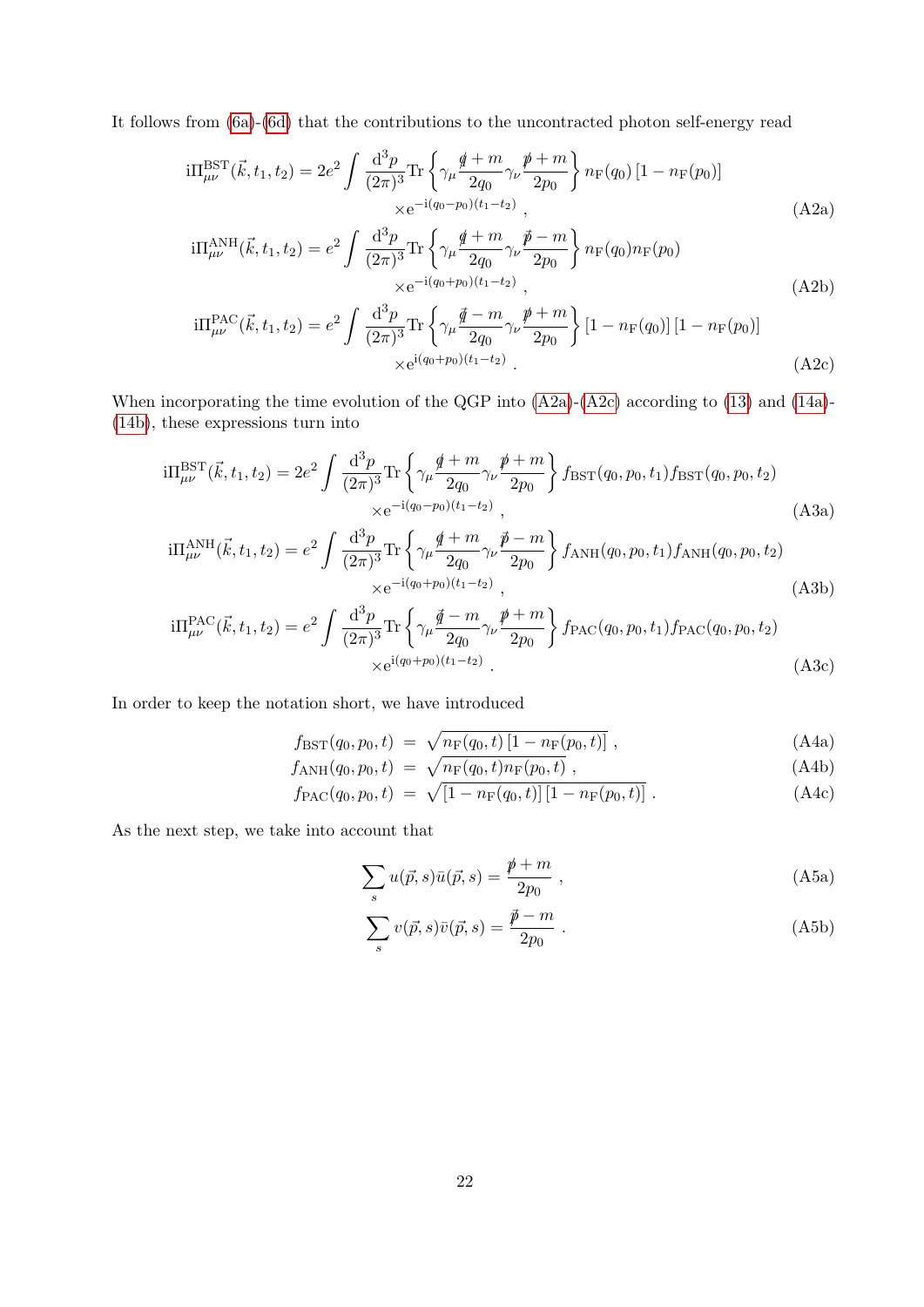With the help of these relations,  $(A3a)-(A3c)$  $(A3a)-(A3c)$  $(A3a)-(A3c)$  can be further rewritten as

<span id="page-22-6"></span>
$$
i\Pi_{\mu\nu}^{\text{BST}}(\vec{k}, t_1, t_2) = 2e^2 \sum_{r,s} \int \frac{d^3p}{(2\pi)^3} \left[ \bar{u}(\vec{p}, r) \gamma_{\mu} u(\vec{q}, s) \right] \cdot \left[ \bar{u}(\vec{q}, s) \gamma_{\nu} u(\vec{p}, r) \right] \times f_{\text{BST}}(q_0, p_0, t_1) f_{\text{BST}}(q_0, p_0, t_2) e^{-i(q_0 - p_0)(t_1 - t_2)}, \qquad (A6a)
$$
\n
$$
i\Pi_{\mu\nu}^{\text{ANH}}(\vec{k}, t_1, t_2) = e^2 \sum_{r,s} \int \frac{d^3p}{(2\pi)^3} \left[ \bar{v}(\vec{p}, r) \gamma_{\mu} u(\vec{q}, s) \right] \cdot \left[ \bar{u}(\vec{q}, s) \gamma_{\nu} v(\vec{p}, r) \right] \times f_{\text{ANH}}(q_0, p_0, t_1) f_{\text{ANH}}(q_0, p_0, t_2) e^{-i(q_0 + p_0)(t_1 - t_2)}, \qquad (A6b)
$$
\n
$$
i\Pi_{\mu\nu}^{\text{PAC}}(\vec{k}, t_1, t_2) = e^2 \sum_{r,s} \int \frac{d^3p}{(2\pi)^3} \left[ \bar{u}(\vec{p}, r) \gamma_{\mu} v(\vec{q}, s) \right] \cdot \left[ \bar{v}(\vec{q}, s) \gamma_{\nu} u(\vec{p}, r) \right] \times f_{\text{PAC}}(q_0, p_0, t_1) f_{\text{PAC}}(q_0, p_0, t_2) e^{i(q_0 + p_0)(t_1 - t_2)} \qquad (A6c)
$$

If we now insert  $(A6a)$ - $(A6c)$  into  $(A1a)$ - $(A1b)$  and make use of relation [\(3\)](#page-3-5) we can finally rewrite the individual contributions to the photon number density as

<span id="page-22-8"></span><span id="page-22-7"></span>
$$
2\omega_{\vec{k}}\frac{\mathrm{d}^{6}n_{\gamma}(t)}{\mathrm{d}^{3}x\mathrm{d}^{3}k}\bigg|_{\text{BST}} = \frac{2e^{2}}{(2\pi)^{3}}\sum_{\lambda,r,s}\int\frac{\mathrm{d}^{3}p}{(2\pi)^{3}}\left|e^{\mu,*}(\vec{k},\lambda)\bar{u}(\vec{p},r)\gamma_{\mu}u(\vec{q},s)\right|
$$

$$
\times\int_{-\infty}^{t}\mathrm{d}u\ f_{\text{BST}}(q_{0},p_{0},u)e^{-\mathrm{i}(q_{0}-p_{0}-\omega_{\vec{k}})u}\bigg|^{2},\tag{A7a}
$$

$$
2\omega_{\vec{k}}\frac{\mathrm{d}^6n_{\gamma}(t)}{\mathrm{d}^3x\mathrm{d}^3k}\bigg|_{\text{ANH}} = \frac{e^2}{(2\pi)^3} \sum_{\lambda,r,s} \int \frac{\mathrm{d}^3p}{(2\pi)^3} \left| \epsilon^{\mu,*}(\vec{k},\lambda)\bar{v}(\vec{p},r)\gamma_{\mu}u(\vec{q},s) \right|
$$

$$
\times \int_{-\infty}^t \mathrm{d}u \ f_{\text{ANH}}(q_0,p_0,u) e^{-i(q_0+p_0-\omega_{\vec{k}})u} \bigg|^2 , \tag{A7b}
$$

<span id="page-22-9"></span>
$$
2\omega_{\vec{k}}\frac{\mathrm{d}^6 n_{\gamma}(t)}{\mathrm{d}^3 x \mathrm{d}^3 k}\bigg|_{\text{PAC}} = \frac{e^2}{(2\pi)^3} \sum_{\lambda,r,s} \int \frac{\mathrm{d}^3 p}{(2\pi)^3} \left| \epsilon^{\mu,*}(\vec{k},\lambda)\bar{u}(\vec{p},r)\gamma_{\mu}v(\vec{q},s) \right|^{2} \times \int_{-\infty}^t \mathrm{d}u \ f_{\text{PAC}}(q_0,p_0,u) e^{\mathrm{i}(q_0+p_0+\omega_{\vec{k}})u} \bigg|^2 \qquad (A7c)
$$

This completes the proof that  $(12a)-(12c)$  $(12a)-(12c)$  $(12a)-(12c)$  can be expressed as absolute squares. Furthermore, taking a closer look at the underlying spinor structures shows that [\(A7a\)](#page-22-8)-[\(A7c\)](#page-22-9) can be interpreted as the corresponding first-order QED process.

- <span id="page-22-0"></span>[1] E. V. Shuryak, Phys. Lett. B 78, 150 (1978).
- [2] E. V. Shuryak, Sov. Phys. JETP 47, 212 (1978).
- [3] K. Yagi, T. Hatsuda, and Y. Miake, Camb. Monogr. Part. Phys. Nucl. Phys. Cosmol. 23, 1 (2005).
- [4] B. Müller and J. L. Nagle, Ann. Rev. Nucl. Part. Sci. **56**, 93 (2006).
- <span id="page-22-1"></span>[5] B. Friman et al., Lect. Notes Phys. 814, 1 (2011).
- <span id="page-22-2"></span>[6] S.-Y. Wang and D. Boyanovsky, Phys. Rev. D 63, 051702 (2001).
- [7] S.-Y. Wang, D. Boyanovsky, and K.-W. Ng, Nucl. Phys. A 699, 819 (2002).
- <span id="page-22-3"></span>[8] D. Boyanovsky and H. J. de Vega, Phys. Rev. D 68, 065018 (2003).
- <span id="page-22-4"></span>[9] F. Michler, B. Schenke, and C. Greiner, Proceedings of the XLVII International Winter Meeting on Nuclear Physics (2010), arXiv: 0906.1734 [hep-ph].
- <span id="page-22-5"></span>[10] F. Michler, H. van Hees, D. D. Dietrich, S. Leupold, and C. Greiner, Annals Phys. 336, 331 (2013), arXiv: 1208.6565 [nucl-th].